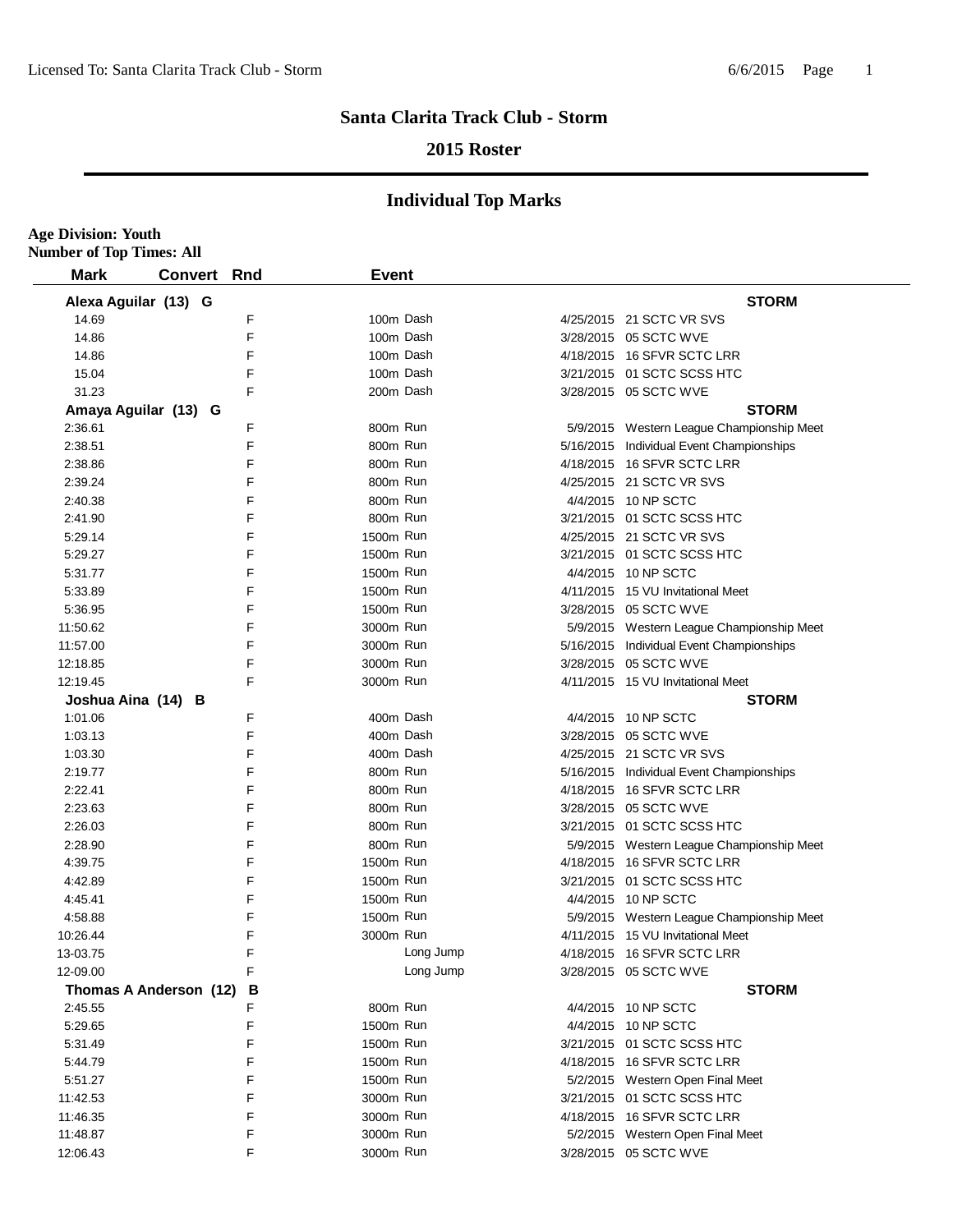### **2015 Roster**

| <b>Number of Top Times: All</b> |                    |   |              |                           |                                           |
|---------------------------------|--------------------|---|--------------|---------------------------|-------------------------------------------|
| <b>Mark</b>                     | <b>Convert Rnd</b> |   | <b>Event</b> |                           |                                           |
| Evan Bates (14) B               |                    |   |              |                           | <b>STORM</b>                              |
| 2:34.12                         |                    | F | 800m Run     |                           | 3/21/2015 01 SCTC SCSS HTC                |
| 5:08.44                         |                    | F | 1500m Run    |                           | 3/21/2015  01 SCTC SCSS HTC               |
| 5:10.88                         |                    | F | 1500m Run    |                           | 4/11/2015 15 VU Invitational Meet         |
| 5:31.60                         |                    | F | 1500m Run    |                           | 4/25/2015 21 SCTC VR SVS                  |
| 5:55.77                         |                    | F | 1500m Run    |                           | 3/28/2015 05 SCTC WVE                     |
| 11:06.14                        |                    | F | 3000m Run    |                           | 5/9/2015 Western League Championship Meet |
| 11:09.88                        |                    | F | 3000m Run    |                           | 4/25/2015 21 SCTC VR SVS                  |
| 11:20.50                        |                    | F | 3000m Run    |                           | 4/18/2015 16 SFVR SCTC LRR                |
| Olivia Bates (12) G             |                    |   |              |                           | <b>STORM</b>                              |
| 16.41                           |                    | P | 100m Dash    |                           | 4/11/2015 15 VU Invitational Meet         |
| 17.29                           |                    | F | 100m Dash    |                           | 3/21/2015  01 SCTC SCSS HTC               |
| 7:13.78                         |                    | F | 1500m Run    |                           | 4/4/2015 10 NP SCTC                       |
| 21.87                           |                    | F |              | 100m Hurdles 30"          | 5/9/2015 Western League Championship Meet |
| 22.16                           |                    | F |              | 100m Hurdles 30"          | 4/18/2015 16 SFVR SCTC LRR                |
| 22.34                           |                    | F |              | 100m Hurdles 30"          | 4/25/2015 21 SCTC VR SVS                  |
| 24.45                           |                    | F |              | 100m Hurdles 30"          | 4/11/2015 15 VU Invitational Meet         |
| 24.52                           |                    | F |              | 100m Hurdles 30"          | 4/4/2015 10 NP SCTC                       |
| 26.39                           |                    | F |              | 100m Hurdles 30"          | 3/28/2015 05 SCTC WVE                     |
| 28.33                           |                    | F |              | 100m Hurdles 30"          | 3/21/2015 01 SCTC SCSS HTC                |
| 21-09.50                        |                    | F |              | Shot Put <sub>6</sub> Ib. | 4/18/2015 16 SFVR SCTC LRR                |
| 21-05.75                        |                    | F |              | Shot Put <sub>6</sub> lb. | 5/9/2015 Western League Championship Meet |
| 20-10.75                        |                    | F |              | Shot Put <sub>6</sub> lb. | 5/16/2015 Individual Event Championships  |
| 20-01.00                        |                    | F |              | Shot Put <sub>6</sub> lb. | 4/25/2015 21 SCTC VR SVS                  |
| Sarah Benitez (13) G            |                    |   |              |                           | <b>STORM</b>                              |
| 2:55.72                         |                    | F | 800m Run     |                           | 4/4/2015 10 NP SCTC                       |
| 3:01.00                         |                    | F | 800m Run     |                           | 3/21/2015  01 SCTC SCSS HTC               |
| 5:40.57                         |                    | F | 1500m Run    |                           | 4/25/2015 21 SCTC VR SVS                  |
| 5:41.88                         |                    | F | 1500m Run    |                           | 4/18/2015 16 SFVR SCTC LRR                |
| 5:46.20                         |                    | F | 1500m Run    |                           | 4/11/2015 15 VU Invitational Meet         |
| 5:47.96                         |                    | F | 1500m Run    |                           | 4/4/2015 10 NP SCTC                       |
| 5:59.36                         |                    | F | 1500m Run    |                           | 3/21/2015 01 SCTC SCSS HTC                |
| 11:56.38                        |                    | F | 3000m Run    |                           | 5/16/2015 Individual Event Championships  |
| 12:04.47                        |                    | F | 3000m Run    |                           | 5/9/2015 Western League Championship Meet |
| 12:41.49                        |                    | F | 3000m Run    |                           | 4/11/2015 15 VU Invitational Meet         |
| Cason Berrendaffan (13)         |                    | В |              |                           | <b>STORM</b>                              |
| 4-02.00                         |                    | F |              | High Jump                 | 4/18/2015 16 SFVR SCTC LRR                |
| 4-01.00                         |                    | F |              | High Jump                 | 4/4/2015 10 NP SCTC                       |
| $3 - 10.00$                     |                    | F |              | High Jump                 | 5/2/2015 Western Open Final Meet          |
| Kaela Berretta (12) G           |                    |   |              |                           | <b>STORM</b>                              |
| 2:33.02                         |                    | F | 800m Run     |                           | 4/18/2015 16 SFVR SCTC LRR                |
| 2:34.37                         |                    | F | 800m Run     |                           | 5/9/2015 Western League Championship Meet |
| 2:37.64                         |                    | F | 800m Run     |                           | 4/25/2015 21 SCTC VR SVS                  |
| 2:39.63                         |                    | F | 800m Run     |                           | 5/16/2015 Individual Event Championships  |
| 2:40.90                         |                    | F | 800m Run     |                           | 4/4/2015 10 NP SCTC                       |
| 2:41.38                         |                    | F | 800m Run     |                           | 3/21/2015 01 SCTC SCSS HTC                |
| 5:09.70                         |                    | F | 1500m Run    |                           | 5/9/2015 Western League Championship Meet |
| 5:15.31                         |                    | F | 1500m Run    |                           | 4/25/2015 21 SCTC VR SVS                  |
| 5:16.95                         |                    | F | 1500m Run    |                           | 5/16/2015 Individual Event Championships  |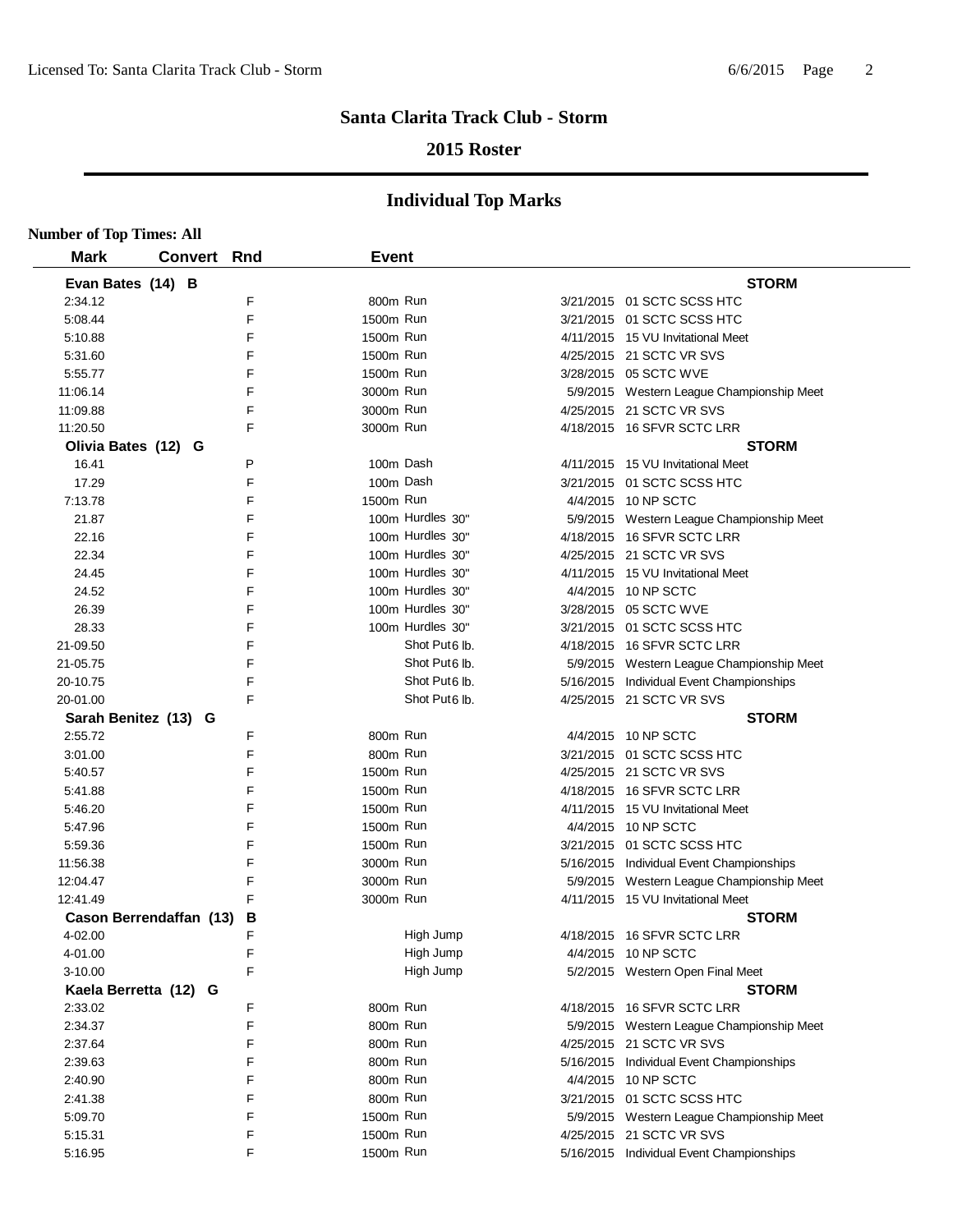### **2015 Roster**

| <b>Number of Top Times: All</b> |                               |   |              |                  |                                           |
|---------------------------------|-------------------------------|---|--------------|------------------|-------------------------------------------|
| <b>Mark</b>                     | <b>Convert Rnd</b>            |   | <b>Event</b> |                  |                                           |
|                                 | Kaela Berretta (12) G         |   |              |                  | <b>STORM</b>                              |
| 5:18.17                         |                               | F | 1500m Run    |                  | 3/21/2015 01 SCTC SCSS HTC                |
| 5:21.46                         |                               | F | 1500m Run    |                  | 4/4/2015 10 NP SCTC                       |
| 11:27.00                        |                               | F | 3000m Run    |                  | 3/28/2015 05 SCTC WVE                     |
| 11:45.51                        |                               | F | 3000m Run    |                  | 4/11/2015 15 VU Invitational Meet         |
| Dillon Bixler (13) B            |                               |   |              |                  | <b>STORM</b>                              |
| 14.87                           |                               | F | 100m Dash    |                  | 3/21/2015 01 SCTC SCSS HTC                |
| 30.46                           |                               | F | 200m Dash    |                  | 3/28/2015 05 SCTC WVE                     |
| 31.55                           |                               | F | 200m Dash    |                  | 3/21/2015 01 SCTC SCSS HTC                |
| 13-07.00                        |                               | F |              | Long Jump        | 3/28/2015 05 SCTC WVE                     |
| 12-11.25                        |                               | F |              | Long Jump        | 4/18/2015 16 SFVR SCTC LRR                |
| 12-09.00                        |                               | F |              | Long Jump        | 4/25/2015 21 SCTC VR SVS                  |
| 11-07.00                        |                               | F |              | Long Jump        | 3/21/2015 01 SCTC SCSS HTC                |
|                                 | Ciaran Boylan (12) B          |   |              |                  | <b>STORM</b>                              |
| 11-06.00                        |                               | F |              | Long Jump        | 3/28/2015 05 SCTC WVE                     |
| 9-11.75                         |                               | F |              | Long Jump        | 4/18/2015 16 SFVR SCTC LRR                |
| Shane Boyle (13) B              |                               |   |              |                  | <b>STORM</b>                              |
| 18.03                           |                               | F |              | 100m Hurdles 33" | 5/16/2015 Individual Event Championships  |
| 18.19                           |                               | F |              | 100m Hurdles 33" | 4/25/2015 21 SCTC VR SVS                  |
| 18.64                           |                               | F |              | 100m Hurdles 33" | 5/9/2015 Western League Championship Meet |
| 19.71                           |                               | F |              | 100m Hurdles 33" | 4/18/2015 16 SFVR SCTC LRR                |
| 19.80                           |                               | F |              | 100m Hurdles 33" | 4/11/2015 15 VU Invitational Meet         |
| 20.41                           |                               | F |              | 100m Hurdles 33" | 3/21/2015 01 SCTC SCSS HTC                |
| 20.64                           |                               | F |              | 100m Hurdles 33" | 4/4/2015 10 NP SCTC                       |
|                                 | Alysa Branda (13) G           |   |              |                  | <b>STORM</b>                              |
| 2:57.66                         |                               | F | 800m Run     |                  | 4/4/2015 10 NP SCTC                       |
| 2:59.66                         |                               | F | 800m Run     |                  | 3/21/2015 01 SCTC SCSS HTC                |
| 5:54.98                         |                               | F | 1500m Run    |                  | 4/4/2015 10 NP SCTC                       |
| 6:09.50                         |                               | F | 1500m Run    |                  | 3/21/2015 01 SCTC SCSS HTC                |
| 6:11.78                         |                               | F | 1500m Run    |                  | 3/28/2015 05 SCTC WVE                     |
| 6:19.06                         |                               | F | 1500m Run    |                  | 4/18/2015 16 SFVR SCTC LRR                |
| 13:26.18                        |                               | F | 3000m Run    |                  | 4/18/2015 16 SFVR SCTC LRR                |
| 13:54.63                        |                               | F | 3000m Run    |                  | 3/28/2015 05 SCTC WVE                     |
| 14:02.41                        |                               | F | 3000m Run    |                  | 5/9/2015 Western League Championship Meet |
|                                 | <b>Isabella Cardenas (12)</b> | G |              |                  | <b>STORM</b>                              |
| 15.42                           |                               | F | 100m Dash    |                  | 3/21/2015 01 SCTC SCSS HTC                |
| 15.65                           |                               | F | 100m Dash    |                  | 4/4/2015 10 NP SCTC                       |
| 32.81                           |                               | F |              | 200m Dash        | 3/21/2015 01 SCTC SCSS HTC                |
| Joshua Chan (13) B              |                               |   |              |                  | <b>STORM</b>                              |
| 2:44.87                         |                               | F | 800m Run     |                  | 4/4/2015 10 NP SCTC                       |
| 5:17.86                         |                               | F | 1500m Run    |                  | 4/4/2015 10 NP SCTC                       |
| 5:19.40                         |                               | F | 1500m Run    |                  | 4/11/2015 15 VU Invitational Meet         |
| 5:30.94                         |                               | F | 1500m Run    |                  | 3/21/2015 01 SCTC SCSS HTC                |
| 5:33.31                         |                               | F | 1500m Run    |                  | 3/28/2015 05 SCTC WVE                     |
| 5:41.22                         |                               | F | 1500m Run    |                  | 4/25/2015 21 SCTC VR SVS                  |
| 10:51.60                        |                               | F | 3000m Run    |                  | 5/16/2015 Individual Event Championships  |
| 11:03.57                        |                               | F | 3000m Run    |                  | 4/25/2015 21 SCTC VR SVS                  |
| 11:03.72                        |                               | F | 3000m Run    |                  | 5/9/2015 Western League Championship Meet |
| 11:18.90                        |                               | F | 3000m Run    |                  | 3/28/2015 05 SCTC WVE                     |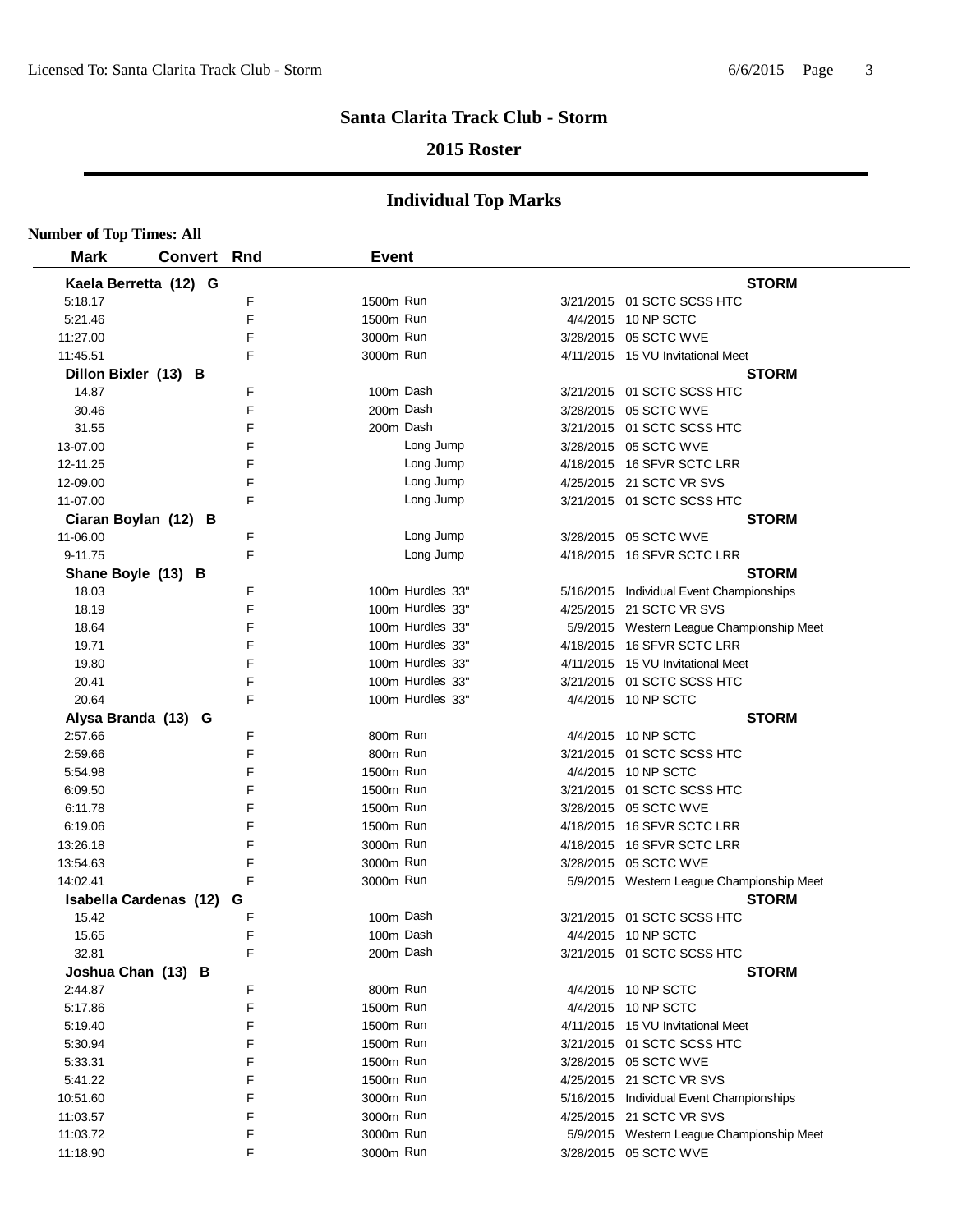### **2015 Roster**

| <b>Number of Top Times: All</b> |                |        |                        |                           |                                           |
|---------------------------------|----------------|--------|------------------------|---------------------------|-------------------------------------------|
| <b>Mark</b>                     | <b>Convert</b> | Rnd    | <b>Event</b>           |                           |                                           |
| Joshua Chan (13) B              |                |        |                        |                           | <b>STORM</b>                              |
| 11:25.68                        |                | F      | 3000m Run              |                           | 4/11/2015 15 VU Invitational Meet         |
| Brody Chouinard (12) B          |                |        |                        |                           | <b>STORM</b>                              |
| 2:55.07                         |                | F      | 800m Run               |                           | 3/21/2015 01 SCTC SCSS HTC                |
| 2:55.31                         |                | F      | 800m Run               |                           | 4/18/2015 16 SFVR SCTC LRR                |
| 2:55.56                         |                | F      | 800m Run               |                           | 5/2/2015 Western Open Final Meet          |
| 2:57.09                         |                | F      | 800m Run               |                           | 4/25/2015 21 SCTC VR SVS                  |
| 5:38.18                         |                | F      | 1500m Run              |                           | 3/21/2015 01 SCTC SCSS HTC                |
| 5:46.36                         |                | F      | 1500m Run              |                           | 5/2/2015 Western Open Final Meet          |
| 5:49.08                         |                | F      | 1500m Run              |                           | 4/18/2015 16 SFVR SCTC LRR                |
| 5:51.29                         |                | E      | 1500m Run              |                           | 4/25/2015 21 SCTC VR SVS                  |
| Nachi Chukwumerije (13)         |                | G      |                        |                           | <b>STORM</b>                              |
| 15.99                           |                | F      | 100m Dash              |                           | 3/21/2015 01 SCTC SCSS HTC                |
| 16.57                           |                | F      | 100m Dash              |                           | 3/28/2015 05 SCTC WVE                     |
| 1:17.67                         |                | F      | 400m Dash              |                           | 3/21/2015 01 SCTC SCSS HTC                |
| 1:18.51                         |                | F      | 400m Dash              |                           | 4/11/2015 15 VU Invitational Meet         |
| 1:20.87                         |                | F      |                        | 400m Dash                 | 4/4/2015 10 NP SCTC                       |
| 21-00.50                        |                | F      |                        | Shot Put6 lb.             | 3/28/2015 05 SCTC WVE                     |
| 21-00.00                        |                | F      |                        | Shot Put6 lb.             | 5/9/2015 Western League Championship Meet |
| 20-03.00                        |                | F      |                        | Shot Put <sub>6</sub> lb. | 4/4/2015 10 NP SCTC                       |
| 19-11.50                        |                | F      |                        | Shot Put6 lb.             | 3/21/2015 01 SCTC SCSS HTC                |
| 19-05.25                        |                | F      |                        | Shot Put <sub>6</sub> lb. | 5/16/2015 Individual Event Championships  |
| 18-09.00                        |                | F      |                        | Shot Put <sub>6</sub> lb. | 4/11/2015 15 VU Invitational Meet         |
| Matthew Coletto (13) B          |                |        |                        |                           | <b>STORM</b>                              |
| 13.41                           |                | F      | 100m Dash              |                           | 4/25/2015 21 SCTC VR SVS                  |
| 13.42                           |                | F      | 100m Dash              |                           | 5/2/2015 Western Open Final Meet          |
| 13.78                           |                | F      | 100m Dash              |                           | 3/21/2015 01 SCTC SCSS HTC                |
| 13.79                           |                | F      | 100m Dash              |                           | 4/18/2015 16 SFVR SCTC LRR                |
| 14.00                           |                | F      |                        | 100m Dash                 | 3/28/2015 05 SCTC WVE                     |
| 14.31                           |                | F      | 100m Dash              |                           | 4/4/2015 10 NP SCTC                       |
| 13-08.50                        |                | F      |                        | Long Jump                 | 4/4/2015 10 NP SCTC                       |
| 13-02.25                        |                | F      |                        | Long Jump                 | 4/25/2015 21 SCTC VR SVS                  |
| 12-11.50                        |                | F      |                        | Long Jump                 | 3/21/2015 01 SCTC SCSS HTC                |
| 12-11.00                        |                | F      |                        | Long Jump                 | 3/28/2015 05 SCTC WVE                     |
| 12-10.00                        |                | F      |                        | Long Jump                 | 5/2/2015 Western Open Final Meet          |
| 12-08.00                        |                | F      |                        | Long Jump                 | 4/18/2015 16 SFVR SCTC LRR                |
| Irie Cooper (13) G              |                |        |                        |                           | <b>STORM</b>                              |
| 1:16.88                         |                | F      | 400m Dash              |                           | 4/25/2015 21 SCTC VR SVS                  |
| 1:19.56                         |                | F      | 400m Dash              |                           | 3/21/2015 01 SCTC SCSS HTC                |
| Cameron Cruz (13) B             |                |        |                        |                           | <b>STORM</b>                              |
| 14.73                           |                | F      | 100m Dash              |                           | 3/21/2015 01 SCTC SCSS HTC                |
| 1:18.22                         |                | F      |                        | 400m Dash                 | 4/11/2015 15 VU Invitational Meet         |
| 2:44.43                         |                | F      | 800m Run               |                           | 5/2/2015 Western Open Final Meet          |
| 2:48.65                         |                | F      | 800m Run               |                           | 3/28/2015 05 SCTC WVE                     |
| 2:52.14                         |                | F      | 800m Run               |                           | 4/25/2015 21 SCTC VR SVS                  |
| 2:52.81                         |                | F      | 800m Run               |                           | 4/18/2015 16 SFVR SCTC LRR                |
| 2:53.11                         |                | F      | 800m Run               |                           | 3/21/2015 01 SCTC SCSS HTC                |
| 5:29.96                         |                | F<br>F | 1500m Run<br>1500m Run |                           | 5/2/2015 Western Open Final Meet          |
| 5:35.90                         |                |        |                        |                           | 4/25/2015 21 SCTC VR SVS                  |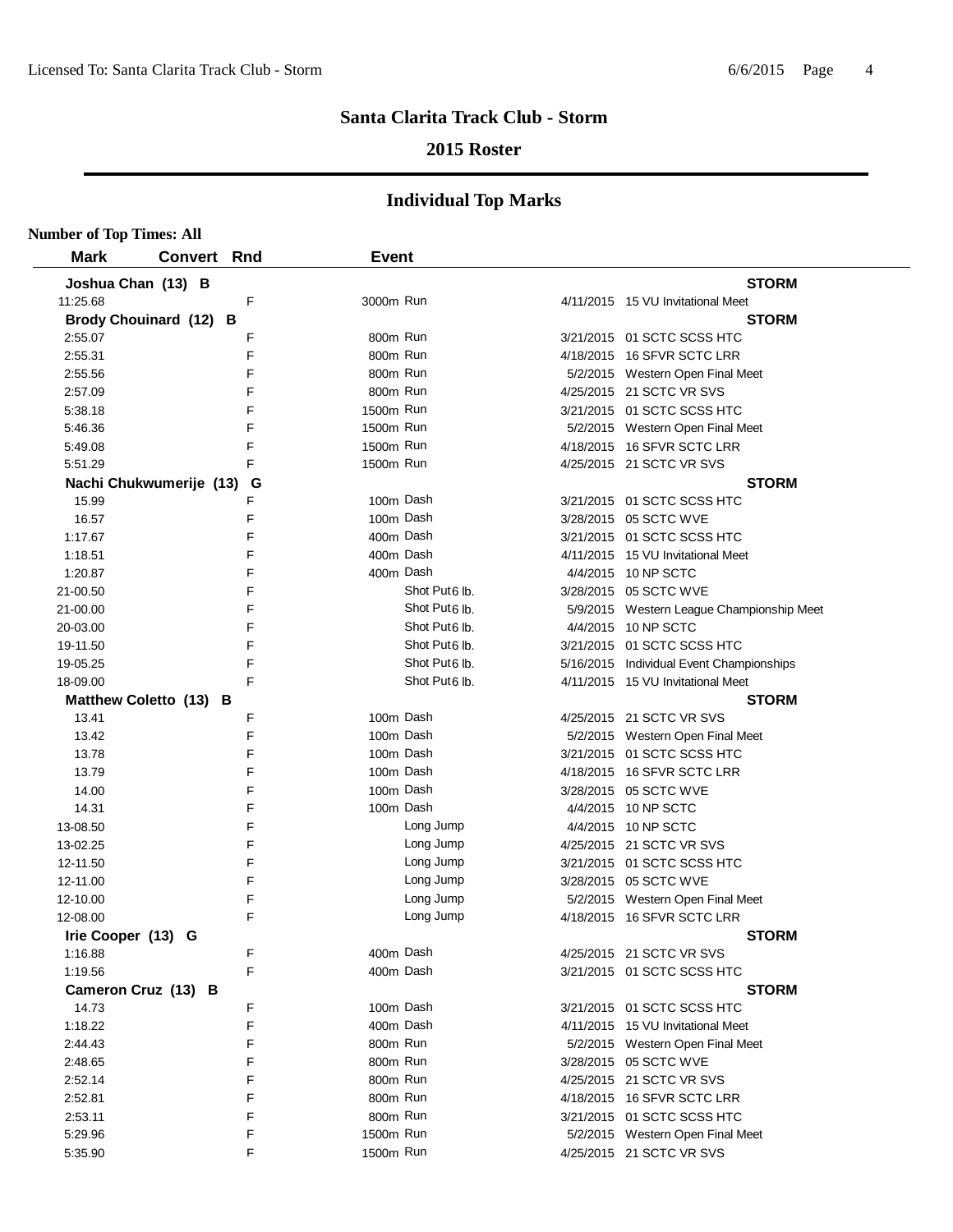### **2015 Roster**

| <b>Number of Top Times: All</b> |                             |   |              |                           |                                           |
|---------------------------------|-----------------------------|---|--------------|---------------------------|-------------------------------------------|
| <b>Mark</b>                     | Convert Rnd                 |   | <b>Event</b> |                           |                                           |
|                                 | Cameron Cruz (13) B         |   |              |                           | <b>STORM</b>                              |
| 5:36.85                         |                             | F | 1500m Run    |                           | 4/18/2015 16 SFVR SCTC LRR                |
| 5:38.12                         |                             | F | 1500m Run    |                           | 4/4/2015 10 NP SCTC                       |
| 5:59.39                         |                             | F | 1500m Run    |                           | 4/11/2015 15 VU Invitational Meet         |
| 21-04.00                        |                             | F |              | Shot Put <sub>4</sub> kg. | 3/21/2015 01 SCTC SCSS HTC                |
| 19-11.00                        |                             | F |              | Shot Put4 kg.             | 3/28/2015 05 SCTC WVE                     |
| 19-07.00                        |                             | F |              | Shot Put4 kg.             | 4/4/2015 10 NP SCTC                       |
| 19-04.50                        |                             | F |              | Shot Put4 kg.             | 5/2/2015 Western Open Final Meet          |
| 17-07.50                        |                             | F |              | Shot Put4 ka.             | 4/25/2015 21 SCTC VR SVS                  |
| 17-03.50                        |                             | F |              | Shot Put4 ka.             | 4/18/2015 16 SFVR SCTC LRR                |
|                                 | Alexandre Daigneault (12) B |   |              |                           | <b>STORM</b>                              |
| 15.04                           |                             | F | 100m Dash    |                           | 3/21/2015 01 SCTC SCSS HTC                |
| 15.10                           |                             | F | 100m Dash    |                           | 3/28/2015 05 SCTC WVE                     |
| 15.32                           |                             | F | 100m Dash    |                           | 4/4/2015 10 NP SCTC                       |
| 32.27                           |                             | F | 200m Dash    |                           | 3/21/2015 01 SCTC SCSS HTC                |
| 1:10.20                         |                             | F | 400m Dash    |                           | 4/18/2015 16 SFVR SCTC LRR                |
| 20.91                           |                             | F |              | 100m Hurdles 33"          | 4/25/2015 21 SCTC VR SVS                  |
| 21.05                           |                             | F |              | 100m Hurdles 33"          | 3/21/2015 01 SCTC SCSS HTC                |
| 21.13                           |                             | F |              | 100m Hurdles 33"          | 5/9/2015 Western League Championship Meet |
| 21.42                           |                             | F |              | 100m Hurdles 33"          | 4/18/2015 16 SFVR SCTC LRR                |
| 21.86                           |                             | F |              | 100m Hurdles 33"          | 3/28/2015 05 SCTC WVE                     |
| 21.99                           |                             | F |              | 100m Hurdles 33"          | 4/4/2015 10 NP SCTC                       |
| Audrey Dang (13) G              |                             |   |              |                           | <b>STORM</b>                              |
| 2:32.78                         |                             | F | 800m Run     |                           | 4/18/2015 16 SFVR SCTC LRR                |
| 2:33.85                         |                             | F | 800m Run     |                           | 5/16/2015 Individual Event Championships  |
| 2:35.22                         |                             | F | 800m Run     |                           | 5/9/2015 Western League Championship Meet |
| 2:40.90                         |                             | F | 800m Run     |                           | 4/4/2015 10 NP SCTC                       |
| 2:41.90                         |                             | F | 800m Run     |                           | 3/21/2015 01 SCTC SCSS HTC                |
| 2:42.64                         |                             | F | 800m Run     |                           | 3/28/2015 05 SCTC WVE                     |
| 5:10.24                         |                             | F | 1500m Run    |                           | 5/9/2015 Western League Championship Meet |
| 5:10.83                         |                             | F | 1500m Run    |                           | 5/16/2015 Individual Event Championships  |
| 5:16.55                         |                             | F | 1500m Run    |                           | 4/11/2015 15 VU Invitational Meet         |
| 5:22.45                         |                             | F | 1500m Run    |                           | 3/21/2015 01 SCTC SCSS HTC                |
| 5:25.53                         |                             | F | 1500m Run    |                           | 4/4/2015 10 NP SCTC                       |
| 11:27.20                        |                             | F | 3000m Run    |                           | 3/28/2015 05 SCTC WVE                     |
| 11:29.19                        |                             |   | 3000m Run    |                           | 4/11/2015 15 VU Invitational Meet         |
| Parker Darby (12) G             |                             |   |              |                           | <b>STORM</b>                              |
| 15.06                           |                             | F |              | 100m Dash                 | 3/21/2015 01 SCTC SCSS HTC                |
| 15.27                           |                             | F | 100m Dash    |                           | 3/28/2015 05 SCTC WVE                     |
| Mya Davis (13) B                |                             |   |              |                           | <b>STORM</b>                              |
| 12.18                           |                             | F | 100m Dash    |                           | 4/25/2015 21 SCTC VR SVS                  |
| 12.18                           |                             | P | 100m Dash    |                           | 5/9/2015 Western League Championship Meet |
| 12.24                           |                             | F | 100m Dash    |                           | 5/9/2015 Western League Championship Meet |
| 12.36                           |                             | F | 100m Dash    |                           | 4/18/2015 16 SFVR SCTC LRR                |
| 12.37                           |                             | F | 100m Dash    |                           | 3/21/2015 01 SCTC SCSS HTC                |
| 12.43                           |                             | P | 100m Dash    |                           | 4/11/2015 15 VU Invitational Meet         |
| 12.47                           |                             | F | 100m Dash    |                           | 4/4/2015 10 NP SCTC                       |
| 12.53                           |                             | F | 100m Dash    |                           | 5/16/2015 Individual Event Championships  |
| 24.72                           |                             | F | 200m Dash    |                           | 5/9/2015 Western League Championship Meet |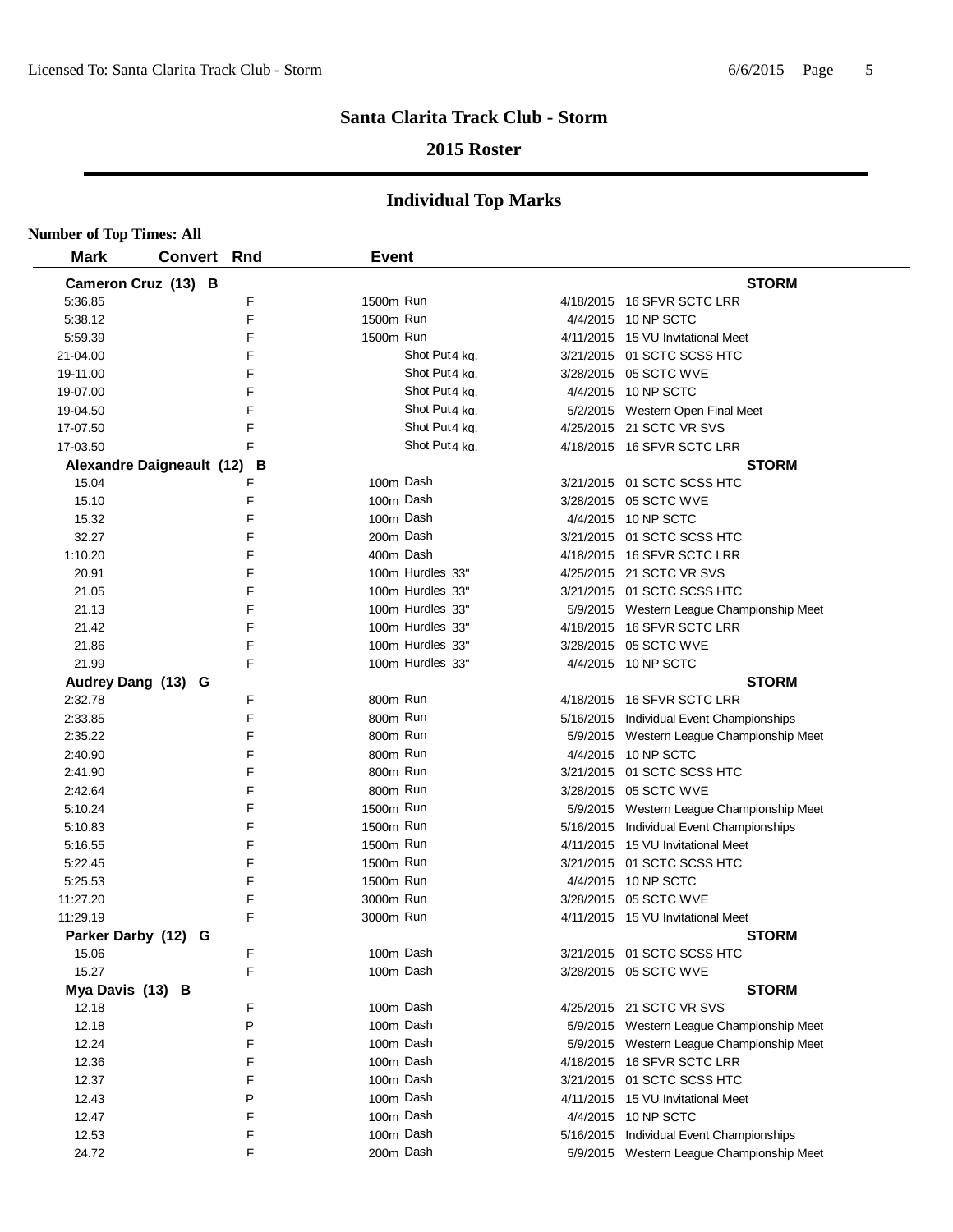### **2015 Roster**

| <b>Number of Top Times: All</b> |                    |   |              |           |                                           |
|---------------------------------|--------------------|---|--------------|-----------|-------------------------------------------|
| <b>Mark</b>                     | <b>Convert Rnd</b> |   | <b>Event</b> |           |                                           |
| Mya Davis (13) B                |                    |   |              |           | <b>STORM</b>                              |
| 25.09                           |                    | F |              | 200m Dash | 4/18/2015 16 SFVR SCTC LRR                |
| 25.13                           |                    | F |              | 200m Dash | 4/25/2015 21 SCTC VR SVS                  |
| 25.28                           |                    | F |              | 200m Dash | 4/11/2015 15 VU Invitational Meet         |
| 25.43                           |                    | F |              | 200m Dash | 5/16/2015 Individual Event Championships  |
| 25.86                           |                    | F |              | 200m Dash | 3/21/2015 01 SCTC SCSS HTC                |
| 17-07.25                        |                    | F |              | Long Jump | 4/25/2015 21 SCTC VR SVS                  |
| 16-11.00                        |                    | F |              | Long Jump | 4/4/2015 10 NP SCTC                       |
| 16-08.00                        |                    | F |              | Long Jump | 5/9/2015 Western League Championship Meet |
| 16-07.75                        |                    | F |              | Long Jump | 4/18/2015 16 SFVR SCTC LRR                |
| 16-06.75                        |                    | F |              | Long Jump | 5/16/2015 Individual Event Championships  |
| 16-04.50                        |                    | F |              | Long Jump | 3/21/2015 01 SCTC SCSS HTC                |
| Isaiah Duarte (12) B            |                    |   |              |           | <b>STORM</b>                              |
| 3:04.03                         |                    | F | 800m Run     |           | 4/25/2015 21 SCTC VR SVS                  |
| 3:11.11                         |                    | F | 800m Run     |           | 4/18/2015 16 SFVR SCTC LRR                |
| 5:48.34                         |                    | F | 1500m Run    |           | 4/18/2015 16 SFVR SCTC LRR                |
| 5:48.82                         |                    | F | 1500m Run    |           | 4/4/2015 10 NP SCTC                       |
| 5:54.22                         |                    | F | 1500m Run    |           | 5/2/2015 Western Open Final Meet          |
| 6:01.49                         |                    | F | 1500m Run    |           | 4/25/2015 21 SCTC VR SVS                  |
| 6:05.42                         |                    | F | 1500m Run    |           | 4/11/2015 15 VU Invitational Meet         |
| 12:57.29                        |                    | F | 3000m Run    |           | 3/21/2015 01 SCTC SCSS HTC                |
| Cory Ellis (14) B               |                    |   |              |           | <b>STORM</b>                              |
| 2:13.56                         |                    | F | 800m Run     |           | 5/9/2015 Western League Championship Meet |
| 2:15.62                         |                    | F | 800m Run     |           | 5/16/2015 Individual Event Championships  |
| 2:16.69                         |                    | F | 800m Run     |           | 4/18/2015 16 SFVR SCTC LRR                |
| 2:17.87                         |                    | F | 800m Run     |           | 3/21/2015 01 SCTC SCSS HTC                |
| 2:18.54                         |                    | F | 800m Run     |           | 4/4/2015 10 NP SCTC                       |
| 4:32.61                         |                    | F | 1500m Run    |           | 4/4/2015 10 NP SCTC                       |
| 4:33.37                         |                    | F | 1500m Run    |           | 5/16/2015 Individual Event Championships  |
| 4:33.85                         |                    | F | 1500m Run    |           | 4/18/2015 16 SFVR SCTC LRR                |
| 4:36.37                         |                    | F | 1500m Run    |           | 3/21/2015 01 SCTC SCSS HTC                |
| 4:38.33                         |                    | F | 1500m Run    |           | 5/9/2015 Western League Championship Meet |
| 4:38.72                         |                    | F | 1500m Run    |           | 4/11/2015 15 VU Invitational Meet         |
| 4:43.04                         |                    | F | 1500m Run    |           | 3/28/2015 05 SCTC WVE                     |
| 10:05.31                        |                    | F | 3000m Run    |           | 3/28/2015 05 SCTC WVE                     |
| 10:15.33                        |                    | F | 3000m Run    |           | 4/11/2015 15 VU Invitational Meet         |
| Gabrielle Ellis (13) G          |                    |   |              |           | <b>STORM</b>                              |
| 28.08                           |                    | F |              | 200m Dash | 4/11/2015 15 VU Invitational Meet         |
| 28.39                           |                    | F |              | 200m Dash | 4/18/2015 16 SFVR SCTC LRR                |
| 28.49                           |                    | F |              | 200m Dash | 5/9/2015 Western League Championship Meet |
| 1:00.56                         |                    | F |              | 400m Dash | 5/16/2015 Individual Event Championships  |
| 1:01.66                         |                    | F |              | 400m Dash | 5/9/2015 Western League Championship Meet |
| 1:01.69                         |                    | F |              | 400m Dash | 4/11/2015 15 VU Invitational Meet         |
| 1:02.78                         |                    | F |              | 400m Dash | 4/25/2015 21 SCTC VR SVS                  |
| 1:03.34                         |                    | F |              | 400m Dash | 3/28/2015 05 SCTC WVE                     |
| 1:03.40                         |                    | F |              | 400m Dash | 4/18/2015 16 SFVR SCTC LRR                |
| Kaitlyn Fisher (13) G           |                    |   |              |           | <b>STORM</b>                              |
| 16.26                           |                    | F |              | 100m Dash | 5/2/2015 Western Open Final Meet          |
| 16.39                           |                    | F |              | 100m Dash | 4/18/2015 16 SFVR SCTC LRR                |
|                                 |                    |   |              |           |                                           |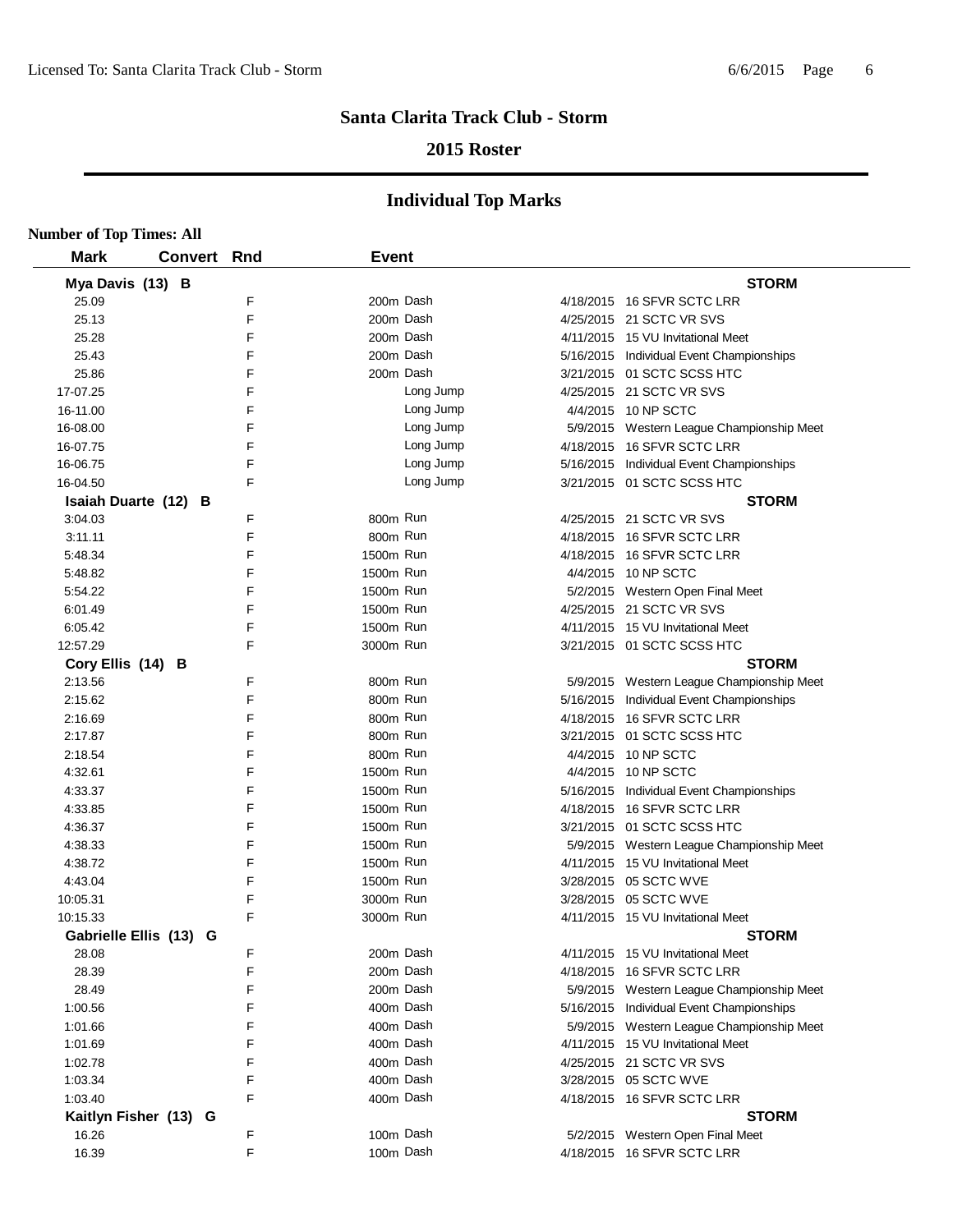### **2015 Roster**

| <b>Number of Top Times: All</b> |                         |   |              |                  |                                           |
|---------------------------------|-------------------------|---|--------------|------------------|-------------------------------------------|
| <b>Mark</b>                     | <b>Convert Rnd</b>      |   | <b>Event</b> |                  |                                           |
|                                 | Kaitlyn Fisher (13) G   |   |              |                  | <b>STORM</b>                              |
| 23.26                           |                         | F |              | 100m Hurdles 30" | 5/2/2015 Western Open Final Meet          |
| 24.38                           |                         | F |              | 100m Hurdles 30" | 4/18/2015 16 SFVR SCTC LRR                |
| 24.80                           |                         | F |              | 100m Hurdles 30" | 3/28/2015 05 SCTC WVE                     |
| 32.57                           |                         | F |              | 100m Hurdles 30" | 3/21/2015 01 SCTC SCSS HTC                |
|                                 | Alma Fitzpatrick (12) G |   |              |                  | <b>STORM</b>                              |
| 18.04                           |                         | F | 100m Dash    |                  | 4/25/2015 21 SCTC VR SVS                  |
| 9-03.00                         |                         | F |              | Long Jump        | 4/25/2015 21 SCTC VR SVS                  |
| 7-11.75                         |                         | F |              | Long Jump        | 3/28/2015 05 SCTC WVE                     |
|                                 | David Flores (14) B     |   |              |                  | <b>STORM</b>                              |
| 2:19.39                         |                         | F | 800m Run     |                  | 4/18/2015 16 SFVR SCTC LRR                |
| 2:20.55                         |                         | F | 800m Run     |                  | 4/25/2015 21 SCTC VR SVS                  |
| 2:20.70                         |                         | F | 800m Run     |                  | 5/16/2015 Individual Event Championships  |
| 2:20.79                         |                         | F | 800m Run     |                  | 5/9/2015 Western League Championship Meet |
| 4:38.36                         |                         | F | 1500m Run    |                  | 5/16/2015 Individual Event Championships  |
| 4:44.55                         |                         | F | 1500m Run    |                  | 4/4/2015 10 NP SCTC                       |
| 4:45.19                         |                         | F | 1500m Run    |                  | 4/11/2015 15 VU Invitational Meet         |
| 4:46.37                         |                         | F | 1500m Run    |                  | 5/9/2015 Western League Championship Meet |
| 4:46.46                         |                         | F | 1500m Run    |                  | 3/21/2015 01 SCTC SCSS HTC                |
| 4:48.28                         |                         | F | 1500m Run    |                  | 4/25/2015 21 SCTC VR SVS                  |
| 4:50.89                         |                         | F | 1500m Run    |                  | 4/18/2015 16 SFVR SCTC LRR                |
| 10:27.77                        |                         | F | 3000m Run    |                  | 3/28/2015 05 SCTC WVE                     |
| 10:39.03                        |                         | F | 3000m Run    |                  | 4/11/2015 15 VU Invitational Meet         |
|                                 | John Fredericks (14) B  |   |              |                  | <b>STORM</b>                              |
| 29.12                           |                         | F | 200m Dash    |                  | 4/18/2015 16 SFVR SCTC LRR                |
| 1:12.33                         |                         | F | 400m Dash    |                  | 3/28/2015 05 SCTC WVE                     |
| 18.17                           |                         | F |              | 100m Hurdles 33" | 5/9/2015 Western League Championship Meet |
| 18.38                           |                         | F |              | 100m Hurdles 33" | 4/18/2015 16 SFVR SCTC LRR                |
| 18.50                           |                         | F |              | 100m Hurdles 33" | 4/25/2015 21 SCTC VR SVS                  |
| 18.82                           |                         | F |              | 100m Hurdles 33" | 5/16/2015 Individual Event Championships  |
| 20.01                           |                         | F |              | 100m Hurdles 33" | 4/4/2015 10 NP SCTC                       |
| 20.21                           |                         | F |              | 100m Hurdles 33" | 3/28/2015 05 SCTC WVE                     |
| Sienna Frye (12) G              |                         |   |              |                  | <b>STORM</b>                              |
| 1:08.04                         |                         | F | 400m Dash    |                  | 4/25/2015 21 SCTC VR SVS                  |
| 1:09.42                         |                         | F | 400m Dash    |                  | 4/4/2015 10 NP SCTC                       |
| 1:13.45                         |                         | F | 400m Dash    |                  | 3/21/2015 01 SCTC SCSS HTC                |
| 2:35.26                         |                         | F | 800m Run     |                  | 5/9/2015 Western League Championship Meet |
| 2:37.78                         |                         | F | 800m Run     |                  | 5/16/2015 Individual Event Championships  |
| 2:38.46                         |                         | F | 800m Run     |                  | 4/25/2015 21 SCTC VR SVS                  |
| 5:09.49                         |                         | F | 1500m Run    |                  | 5/9/2015 Western League Championship Meet |
| 5:12.28                         |                         | F | 1500m Run    |                  | 5/16/2015 Individual Event Championships  |
| 5:19.46                         |                         | F | 1500m Run    |                  | 3/21/2015 01 SCTC SCSS HTC                |
|                                 | Blake Gallardo (12) B   |   |              |                  | <b>STORM</b>                              |
| 4:46.07                         |                         | F | 1500m Run    |                  | 4/4/2015 10 NP SCTC                       |
| 4:55.70                         |                         | F | 1500m Run    |                  | 5/9/2015 Western League Championship Meet |
| 4:56.30                         |                         | F | 1500m Run    |                  | 3/21/2015 01 SCTC SCSS HTC                |
| 4:56.79                         |                         | F | 1500m Run    |                  | 3/28/2015 05 SCTC WVE                     |
| 4:57.12                         |                         | F | 1500m Run    |                  | 4/18/2015 16 SFVR SCTC LRR                |
| 5:00.20                         |                         | F | 1500m Run    |                  | 4/25/2015 21 SCTC VR SVS                  |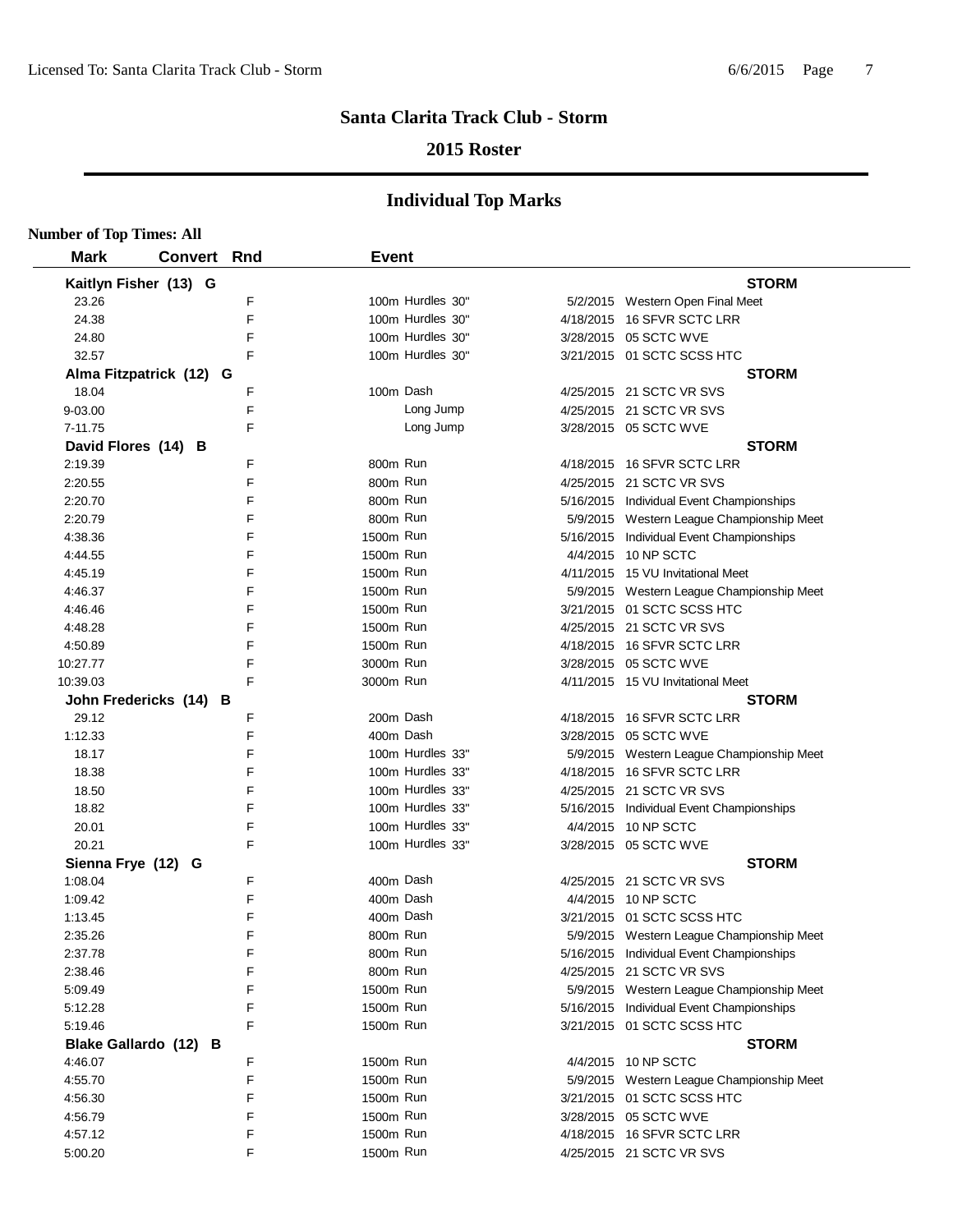### **2015 Roster**

| <b>Number of Top Times: All</b> |             |   |              |               |                                           |
|---------------------------------|-------------|---|--------------|---------------|-------------------------------------------|
| <b>Mark</b>                     | Convert Rnd |   | <b>Event</b> |               |                                           |
| Blake Gallardo (12) B           |             |   |              |               | <b>STORM</b>                              |
| 10:06.34                        |             | F | 3000m Run    |               | 3/28/2015 05 SCTC WVE                     |
| 10:07.03                        |             | F | 3000m Run    |               | 4/25/2015 21 SCTC VR SVS                  |
| 10:07.63                        |             | F | 3000m Run    |               | 5/9/2015 Western League Championship Meet |
| 10:18.26                        |             | F | 3000m Run    |               | 3/21/2015 01 SCTC SCSS HTC                |
| 10:18.43                        |             | F | 3000m Run    |               | 4/18/2015 16 SFVR SCTC LRR                |
| 10:22.61                        |             | E | 3000m Run    |               | 5/16/2015 Individual Event Championships  |
| Sophia Gannon (12) G            |             |   |              |               | <b>STORM</b>                              |
| 15.04                           |             | F |              | 100m Dash     | 5/2/2015 Western Open Final Meet          |
| 15.19                           |             | F |              | 100m Dash     | 4/25/2015 21 SCTC VR SVS                  |
| 15.21                           |             | F |              | 100m Dash     | 3/21/2015 01 SCTC SCSS HTC                |
| 15.23                           |             | F |              | 100m Dash     | 4/18/2015 16 SFVR SCTC LRR                |
| 15.33                           |             | F |              | 100m Dash     | 3/28/2015 05 SCTC WVE                     |
| 31.79                           |             | F |              | 200m Dash     | 3/21/2015 01 SCTC SCSS HTC                |
| 32.87                           |             | F |              | 200m Dash     | 4/4/2015 10 NP SCTC                       |
| 1:10.64                         |             | F |              | 400m Dash     | 4/25/2015 21 SCTC VR SVS                  |
| 1:11.01                         |             | F |              | 400m Dash     | 5/2/2015 Western Open Final Meet          |
| 1:11.32                         |             | F |              | 400m Dash     | 4/4/2015 10 NP SCTC                       |
| 1:11.59                         |             | F |              | 400m Dash     | 4/18/2015 16 SFVR SCTC LRR                |
| 1:12.77                         |             | F |              | 400m Dash     | 3/28/2015 05 SCTC WVE                     |
| 2:48.97                         |             | F | 800m Run     |               | 4/18/2015 16 SFVR SCTC LRR                |
| 2:52.58                         |             | F | 800m Run     |               | 4/4/2015 10 NP SCTC                       |
| 12-10.25                        |             | F |              | Long Jump     | 5/2/2015 Western Open Final Meet          |
| 11-02.25                        |             | F |              | Long Jump     | 3/21/2015 01 SCTC SCSS HTC                |
| 10-10.75                        |             | F |              | Long Jump     | 3/28/2015 05 SCTC WVE                     |
| <b>Martin Garcia-Angel (13)</b> |             | В |              |               | <b>STORM</b>                              |
| 5:42.63                         |             | F | 1500m Run    |               | 4/4/2015 10 NP SCTC                       |
| 5:46.22                         |             | E | 1500m Run    |               | 4/18/2015 16 SFVR SCTC LRR                |
| 5:46.89                         |             | F | 1500m Run    |               | 3/28/2015 05 SCTC WVE                     |
| 5:54.48                         |             | F | 1500m Run    |               | 3/21/2015 01 SCTC SCSS HTC                |
| Seth Garden (12) B              |             |   |              |               | <b>STORM</b>                              |
| <b>NH</b>                       |             | F |              | High Jump     | 3/28/2015 05 SCTC WVE                     |
| <b>NH</b>                       |             | F |              | High Jump     | 3/21/2015 01 SCTC SCSS HTC                |
| 19-05.50                        |             | F |              | Shot Put4 kg. | 3/28/2015 05 SCTC WVE                     |
| Sasha Godycki (13) G            |             |   |              |               | <b>STORM</b>                              |
| 14.34                           |             | F |              | 100m Dash     | 4/18/2015 16 SFVR SCTC LRR                |
| 14.40                           |             | F |              | 100m Dash     | 4/25/2015 21 SCTC VR SVS                  |
| 29.20                           |             | F |              | 200m Dash     | 4/18/2015 16 SFVR SCTC LRR                |
| 29.35                           |             | F |              | 200m Dash     | 4/25/2015 21 SCTC VR SVS                  |
| 1:09.67                         |             | F |              | 400m Dash     | 4/25/2015 21 SCTC VR SVS                  |
| 1:10.13                         |             | F |              | 400m Dash     | 4/18/2015 16 SFVR SCTC LRR                |
| 1:11.94                         |             | F |              | 400m Dash     | 5/9/2015 Western League Championship Meet |
| Kyle Gonzales (13) B            |             |   |              |               | <b>STORM</b>                              |
| 14.92                           |             | F |              | 100m Dash     | 4/25/2015 21 SCTC VR SVS                  |
| 14.96                           |             | F |              | 100m Dash     | 5/2/2015 Western Open Final Meet          |
| 15.09                           |             | F |              | 100m Dash     | 3/21/2015 01 SCTC SCSS HTC                |
|                                 |             | F |              | 100m Dash     | 4/18/2015 16 SFVR SCTC LRR                |
| 15.13                           |             |   |              | Shot Put4 ka. |                                           |
| 20-02.00                        |             | F |              |               | 4/4/2015 10 NP SCTC                       |
| 19-05.50                        |             | F |              | Shot Put4 ka. | 3/28/2015 05 SCTC WVE                     |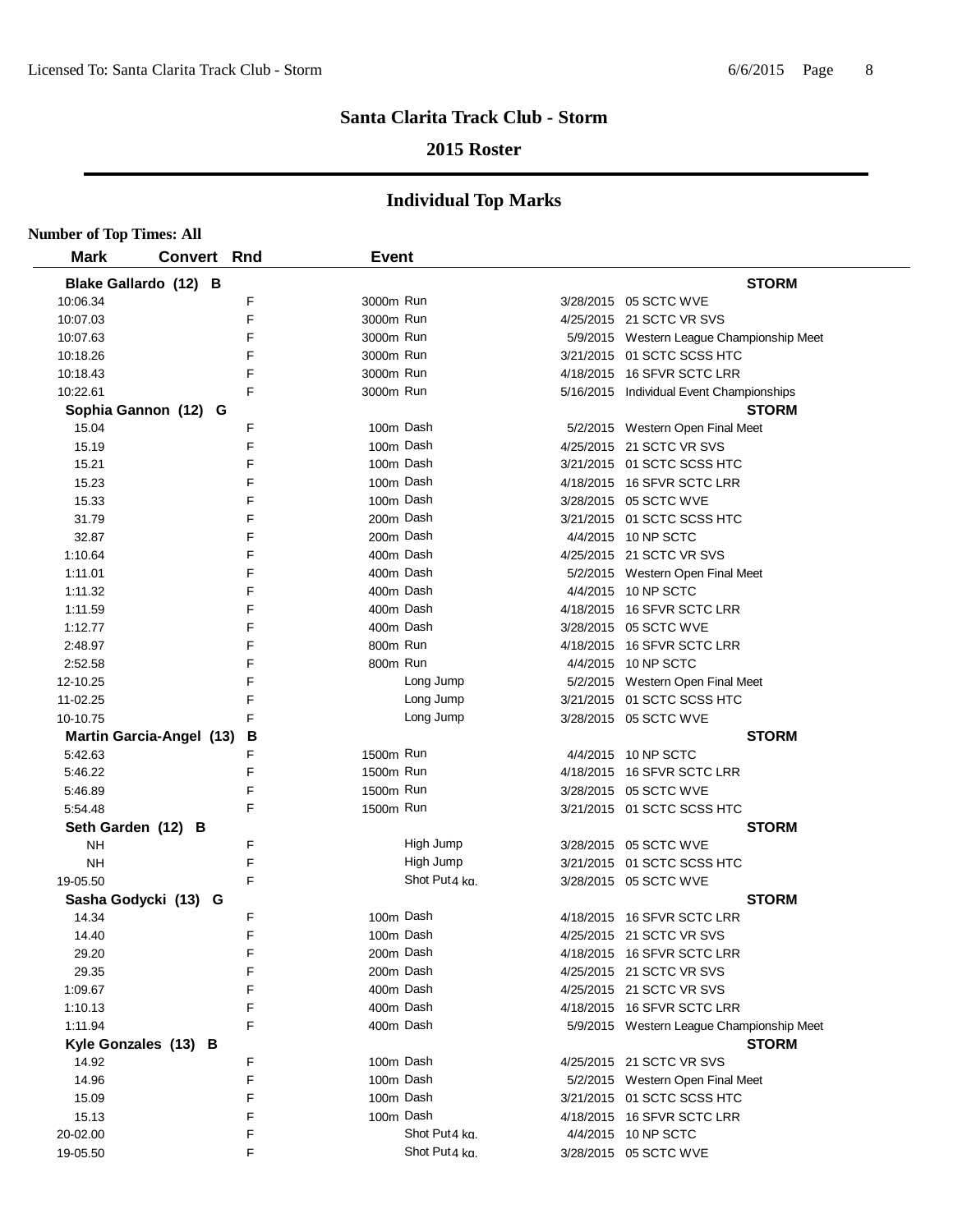### **2015 Roster**

| <b>Number of Top Times: All</b> |                                 |   |              |                           |                                                                |
|---------------------------------|---------------------------------|---|--------------|---------------------------|----------------------------------------------------------------|
| <b>Mark</b>                     | <b>Convert Rnd</b>              |   | <b>Event</b> |                           |                                                                |
|                                 | Kyle Gonzales (13) B            |   |              |                           | <b>STORM</b>                                                   |
| 19-00.50                        |                                 | F |              | Shot Put <sub>4</sub> kg. | 4/18/2015 16 SFVR SCTC LRR                                     |
| 18-02.50                        |                                 | F |              | Shot Put <sub>4</sub> kg. | 5/2/2015 Western Open Final Meet                               |
| 17-05.00                        |                                 | F |              | Shot Put4 kg.             | 4/25/2015 21 SCTC VR SVS                                       |
|                                 | Aluna Goodman (13) G            |   |              |                           | <b>STORM</b>                                                   |
| 17.69                           |                                 | F |              | 100m Dash                 | 3/21/2015 01 SCTC SCSS HTC                                     |
| 7-05.50                         |                                 | F |              | Long Jump                 | 3/21/2015 01 SCTC SCSS HTC                                     |
|                                 | Alexandra Grande (12)           | G |              |                           | <b>STORM</b>                                                   |
| 14.17                           |                                 | F |              | 100m Dash                 | 5/2/2015 Western Open Final Meet                               |
| 14.34                           |                                 | F |              | 100m Dash                 | 4/25/2015 21 SCTC VR SVS                                       |
| 14.38                           |                                 | F |              | 100m Dash                 | 4/18/2015 16 SFVR SCTC LRR                                     |
| 14.51                           |                                 | F |              | 100m Dash                 | 3/21/2015 01 SCTC SCSS HTC                                     |
| 14.55                           |                                 | P |              | 100m Dash                 | 4/11/2015 15 VU Invitational Meet                              |
| 14.69                           |                                 | F |              | 100m Dash                 | 3/28/2015 05 SCTC WVE                                          |
| 29.50                           |                                 | F |              | 200m Dash                 | 5/2/2015 Western Open Final Meet                               |
| 30.01                           |                                 | F |              | 200m Dash                 | 4/25/2015 21 SCTC VR SVS                                       |
| 30.80                           |                                 | F |              | 200m Dash                 | 3/28/2015 05 SCTC WVE                                          |
| 30.97                           |                                 | F |              | 200m Dash                 | 4/18/2015 16 SFVR SCTC LRR                                     |
| 30.97                           |                                 | F |              | 200m Dash                 | 4/11/2015 15 VU Invitational Meet                              |
| 31.74                           |                                 | F |              | 200m Dash                 | 3/21/2015 01 SCTC SCSS HTC                                     |
|                                 | Hailey Harrison (12) G          |   |              |                           | <b>STORM</b>                                                   |
| 14.98                           |                                 | F |              | 100m Dash                 |                                                                |
| 15.13                           |                                 | F |              | 100m Dash                 | 4/18/2015 16 SFVR SCTC LRR<br>3/28/2015 05 SCTC WVE            |
|                                 |                                 | F |              | 100m Dash                 |                                                                |
| 15.20                           |                                 | F |              | 100m Dash                 | 3/21/2015 01 SCTC SCSS HTC                                     |
| 15.25                           |                                 | F |              |                           | 4/25/2015 21 SCTC VR SVS                                       |
| 15.27                           |                                 | F |              | 100m Dash                 | 5/2/2015 Western Open Final Meet<br>4/18/2015 16 SFVR SCTC LRR |
| 1:14.95                         |                                 |   |              | 400m Dash                 |                                                                |
| 1:15.26                         |                                 | F |              | 400m Dash                 | 3/21/2015 01 SCTC SCSS HTC                                     |
| 1:16.64                         |                                 | F |              | 400m Dash                 | 4/25/2015 21 SCTC VR SVS                                       |
| 1:18.43                         |                                 | F |              | 400m Dash                 | 3/28/2015 05 SCTC WVE                                          |
| 1:21.42                         |                                 | F |              | 400m Dash                 | 5/2/2015 Western Open Final Meet                               |
| 12-08.00                        |                                 | F |              | Long Jump                 | 5/2/2015 Western Open Final Meet                               |
| 11-03.75                        |                                 | F |              | Long Jump                 | 3/28/2015 05 SCTC WVE                                          |
| 11-00.50                        |                                 | F |              | Long Jump                 | 3/21/2015 01 SCTC SCSS HTC                                     |
|                                 | <b>Christopher Hawkins (14)</b> | В |              |                           | <b>STORM</b>                                                   |
| 12.90                           |                                 |   |              | 100m Dash                 | 4/25/2015 21 SCTC VR SVS                                       |
| 13.22                           |                                 | F |              | 100m Dash                 | 4/18/2015 16 SFVR SCTC LRR                                     |
| 27.09                           |                                 | F |              | 200m Dash                 | 4/25/2015 21 SCTC VR SVS                                       |
| 16-11.00                        |                                 | F |              | Long Jump                 | 5/9/2015 Western League Championship Meet                      |
| 15-09.25                        |                                 | F |              | Long Jump                 | 5/16/2015 Individual Event Championships                       |
| 15-07.50                        |                                 | F |              | Long Jump                 | 4/25/2015 21 SCTC VR SVS                                       |
| 15-04.00                        |                                 | F |              | Long Jump                 | 4/18/2015 16 SFVR SCTC LRR                                     |
|                                 | Montana James (13) G            |   |              |                           | <b>STORM</b>                                                   |
| 13.09                           |                                 | F |              | 100m Dash                 | 5/9/2015 Western League Championship Meet                      |
| 13.15                           |                                 | F |              | 100m Dash                 | 3/28/2015 05 SCTC WVE                                          |
| 13.34                           |                                 | F |              | 100m Dash                 | 5/16/2015 Individual Event Championships                       |
| 13.41                           |                                 | F |              | 100m Dash                 | 3/21/2015 01 SCTC SCSS HTC                                     |
| 13.59                           |                                 | F |              | 100m Dash                 | 4/4/2015 10 NP SCTC                                            |
| 27.82                           |                                 | F |              | 200m Dash                 | 5/9/2015 Western League Championship Meet                      |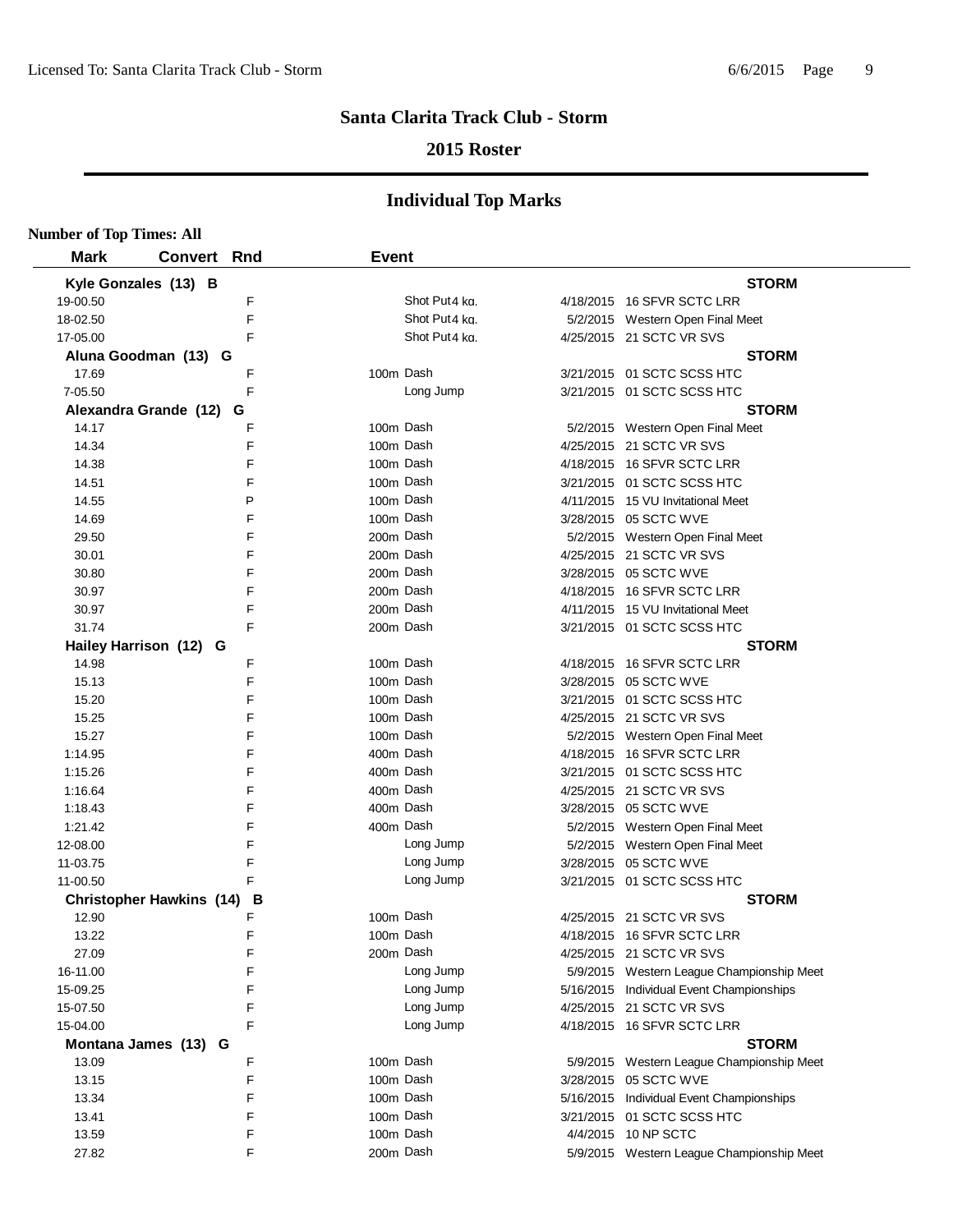### **2015 Roster**

| <b>Number of Top Times: All</b> |                       |   |              |                  |                                           |
|---------------------------------|-----------------------|---|--------------|------------------|-------------------------------------------|
| <b>Mark</b>                     | <b>Convert Rnd</b>    |   | <b>Event</b> |                  |                                           |
|                                 | Montana James (13) G  |   |              |                  | <b>STORM</b>                              |
| 28.20                           |                       | F |              | 200m Dash        | 5/16/2015 Individual Event Championships  |
| 28.53                           |                       | E |              | 200m Dash        | 3/28/2015 05 SCTC WVE                     |
| 28.89                           |                       | F |              | 200m Dash        | 3/21/2015 01 SCTC SCSS HTC                |
| 15-11.00                        |                       | F |              | Long Jump        | 5/16/2015 Individual Event Championships  |
| 15-04.00                        |                       | F |              | Long Jump        | 5/9/2015 Western League Championship Meet |
| 15-02.75                        |                       | F |              | Long Jump        | 4/4/2015 10 NP SCTC                       |
| 14-09.25                        |                       | F |              | Long Jump        | 3/28/2015 05 SCTC WVE                     |
| 14-05.00                        |                       | E |              | Long Jump        | 3/21/2015    01 SCTC SCSS HTC             |
| Nick Jenney (14) B              |                       |   |              |                  | <b>STORM</b>                              |
| 25.82                           |                       | F |              | 200m Dash        | 4/25/2015 21 SCTC VR SVS                  |
| 25.91                           |                       | F |              | 200m Dash        | 4/18/2015 16 SFVR SCTC LRR                |
| 26.09                           |                       | F | 200m Dash    |                  | 5/9/2015 Western League Championship Meet |
| 26.83                           |                       | F |              | 200m Dash        | 4/4/2015 10 NP SCTC                       |
| 56.71                           |                       | F |              | 400m Dash        | 5/9/2015 Western League Championship Meet |
| 56.77                           |                       | F |              | 400m Dash        | 5/16/2015 Individual Event Championships  |
| 57.56                           |                       | F |              | 400m Dash        | 4/11/2015 15 VU Invitational Meet         |
| 58.19                           |                       | F |              | 400m Dash        | 4/4/2015 10 NP SCTC                       |
| 58.66                           |                       | F |              | 400m Dash        | 4/25/2015 21 SCTC VR SVS                  |
|                                 | Kevin Kuhlman (14) B  |   |              |                  | <b>STORM</b>                              |
| 2:43.79                         |                       | F | 800m Run     |                  | 3/21/2015    01 SCTC SCSS HTC             |
| 2:46.09                         |                       | F | 800m Run     |                  | 3/28/2015  05 SCTC WVE                    |
| 5:18.75                         |                       | F | 1500m Run    |                  | 5/2/2015 Western Open Final Meet          |
| 5:19.49                         |                       | F | 1500m Run    |                  | 4/25/2015 21 SCTC VR SVS                  |
| 5:28.88                         |                       | F | 1500m Run    |                  | 3/28/2015 05 SCTC WVE                     |
| 5:33.50                         |                       | E | 1500m Run    |                  | 3/21/2015    01 SCTC SCSS HTC             |
|                                 | Gavin Leising (13) B  |   |              |                  | <b>STORM</b>                              |
| 21.16                           |                       | F |              | 100m Hurdles 33" | 3/28/2015 05 SCTC WVE                     |
| 23.08                           |                       | F |              | 100m Hurdles 33" | 3/21/2015 01 SCTC SCSS HTC                |
| 4-06.00                         |                       | F |              | High Jump        | 5/16/2015 Individual Event Championships  |
| 4-06.00                         |                       | F |              | High Jump        | 3/21/2015    01 SCTC SCSS HTC             |
| 4-06.00                         |                       | F |              | High Jump        | 4/25/2015 21 SCTC VR SVS                  |
| 4-04.00                         |                       | F |              | High Jump        | 5/9/2015 Western League Championship Meet |
| 28-06.50                        |                       | F |              | Shot Put4 kg.    | 5/16/2015 Individual Event Championships  |
| 28-04.00                        |                       | F |              | Shot Put4 kg.    | 5/9/2015 Western League Championship Meet |
| 28-01.50                        |                       | F |              | Shot Put4 kg.    | 4/25/2015 21 SCTC VR SVS                  |
| 27-10.00                        |                       | F |              | Shot Put4 kg.    | 3/28/2015 05 SCTC WVE                     |
| 27-02.75                        |                       | F |              | Shot Put4 kg.    | 3/21/2015 01 SCTC SCSS HTC                |
|                                 | Cristian Lopez (14) B |   |              |                  | <b>STORM</b>                              |
| 2:20.50                         |                       | F | 800m Run     |                  | 3/21/2015 01 SCTC SCSS HTC                |
| 2:22.33                         |                       | F | 800m Run     |                  | 4/4/2015 10 NP SCTC                       |
| 4:43.21                         |                       | F | 1500m Run    |                  | 4/4/2015 10 NP SCTC                       |
| 4:45.86                         |                       | F | 1500m Run    |                  | 5/16/2015 Individual Event Championships  |
| 4:47.32                         |                       | F | 1500m Run    |                  | 5/9/2015 Western League Championship Meet |
| 4:47.79                         |                       | F | 1500m Run    |                  | 3/21/2015 01 SCTC SCSS HTC                |
| 4:48.97                         |                       | F | 1500m Run    |                  | 3/28/2015 05 SCTC WVE                     |
|                                 | Nicholas Maekawa (13) | в |              |                  | <b>STORM</b>                              |
| 14.40                           |                       | F |              | 100m Dash        | 4/25/2015 21 SCTC VR SVS                  |
| 14.61                           |                       | F |              | 100m Dash        | 4/18/2015 16 SFVR SCTC LRR                |
|                                 |                       |   |              |                  |                                           |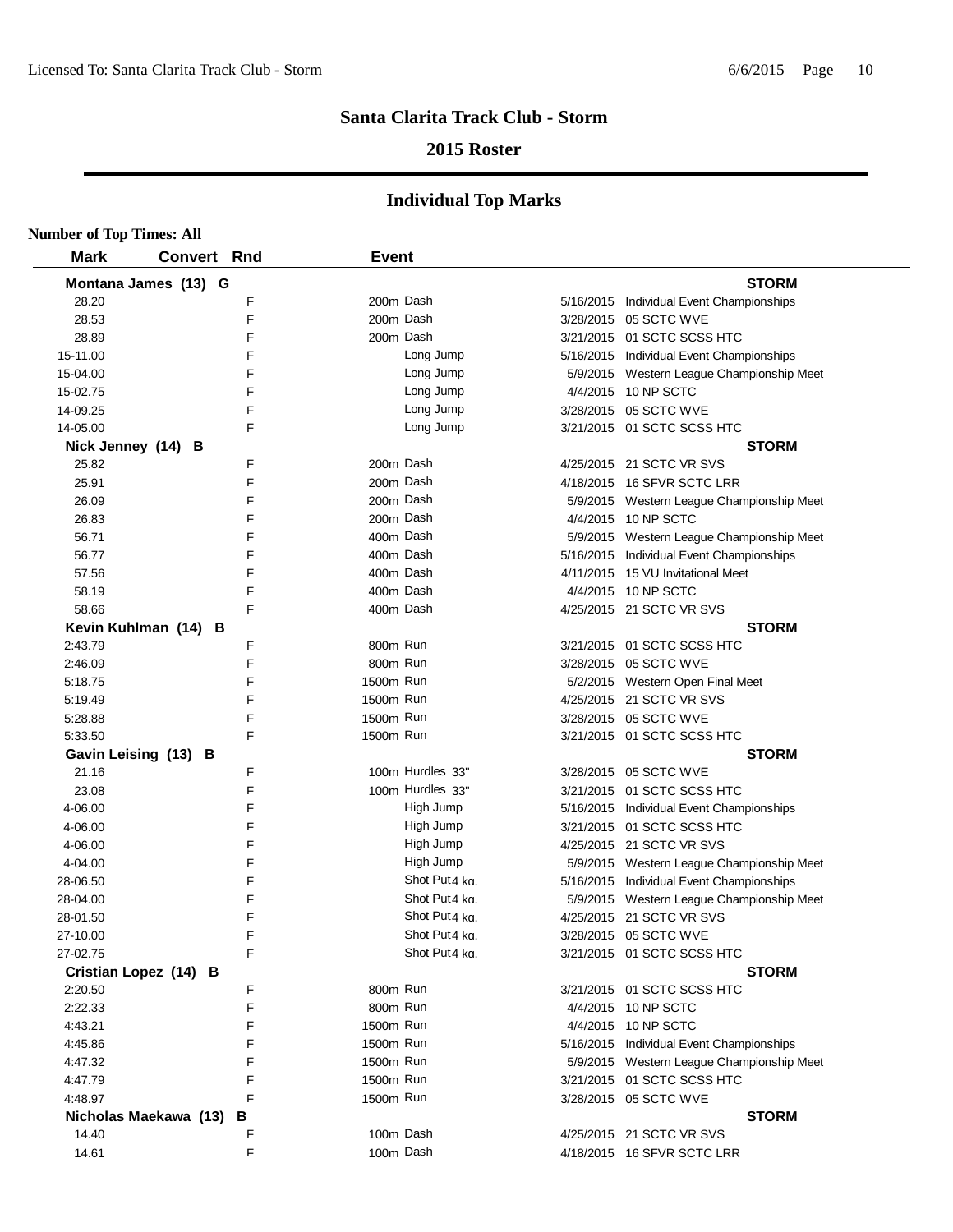### **2015 Roster**

| <b>Number of Top Times: All</b> |                        |   |              |                                           |
|---------------------------------|------------------------|---|--------------|-------------------------------------------|
| <b>Mark</b>                     | <b>Convert Rnd</b>     |   | <b>Event</b> |                                           |
|                                 | Nicholas Maekawa (13)  | B |              | <b>STORM</b>                              |
| 15.19                           |                        | F | 100m Dash    | 4/4/2015 10 NP SCTC                       |
| 11-08.00                        |                        | F | Long Jump    | 3/28/2015 05 SCTC WVE                     |
| 11-01.00                        |                        | F | Long Jump    | 4/18/2015 16 SFVR SCTC LRR                |
| 10-07.50                        |                        | F | Long Jump    | 4/4/2015 10 NP SCTC                       |
|                                 | Martin Mahaluf (12) B  |   |              | <b>STORM</b>                              |
| 14.49                           |                        | F | 100m Dash    | 5/2/2015 Western Open Final Meet          |
| 14.67                           |                        | F | 100m Dash    | 4/25/2015 21 SCTC VR SVS                  |
| 14.75                           |                        | F | 100m Dash    | 3/28/2015 05 SCTC WVE                     |
| 14.77                           |                        | F | 100m Dash    | 3/21/2015 01 SCTC SCSS HTC                |
| 14.82                           |                        | F | 100m Dash    | 4/18/2015 16 SFVR SCTC LRR                |
| 14.97                           |                        | F | 100m Dash    | 4/4/2015 10 NP SCTC                       |
| 29.80                           |                        | F | 200m Dash    | 5/2/2015 Western Open Final Meet          |
| 30.26                           |                        | F | 200m Dash    | 3/21/2015 01 SCTC SCSS HTC                |
| 30.42                           |                        | F | 200m Dash    | 4/4/2015 10 NP SCTC                       |
| 31.12                           |                        | F | 200m Dash    | 4/25/2015 21 SCTC VR SVS                  |
| 31.41                           |                        | F | 200m Dash    | 3/28/2015 05 SCTC WVE                     |
| 1:10.63                         |                        | F | 400m Dash    | 4/18/2015 16 SFVR SCTC LRR                |
|                                 | Antonio Marroquin (14) | в |              | <b>STORM</b>                              |
| 56.71                           |                        | F | 400m Dash    | 5/16/2015 Individual Event Championships  |
| 57.23                           |                        | F | 400m Dash    | 5/9/2015 Western League Championship Meet |
| 58.45                           |                        | F | 400m Dash    | 3/21/2015 01 SCTC SCSS HTC                |
| 58.58                           |                        | F | 400m Dash    | 3/28/2015 05 SCTC WVE                     |
| 58.60                           |                        | F | 400m Dash    | 4/25/2015 21 SCTC VR SVS                  |
| 59.26                           |                        | F | 400m Dash    | 4/4/2015 10 NP SCTC                       |
| 2:21.51                         |                        | F | 800m Run     | 3/28/2015 05 SCTC WVE                     |
| 2:21.65                         |                        | F | 800m Run     | 4/4/2015 10 NP SCTC                       |
| 2:23.46                         |                        | F | 800m Run     | 3/21/2015 01 SCTC SCSS HTC                |
| 2:24.73                         |                        | F | 800m Run     | 4/25/2015 21 SCTC VR SVS                  |
| 2:25.01                         |                        | F | 800m Run     | 5/9/2015 Western League Championship Meet |
| 2:28.57                         |                        | F | 800m Run     | 5/16/2015 Individual Event Championships  |
| 2:28.71                         |                        | F | 800m Run     | 4/18/2015 16 SFVR SCTC LRR                |
|                                 | Carmen Martin (13) G   |   |              | <b>STORM</b>                              |
| 13.81                           |                        | F | 100m Dash    | 5/9/2015 Western League Championship Meet |
| 14.09                           |                        | F | 100m Dash    | 4/25/2015 21 SCTC VR SVS                  |
| 14.29                           |                        | F | 100m Dash    | 3/28/2015 05 SCTC WVE                     |
| 14.33                           |                        | F | 100m Dash    | 4/4/2015 10 NP SCTC                       |
| 14.41                           |                        | F | 100m Dash    | 3/21/2015 01 SCTC SCSS HTC                |
|                                 | Ashley Maycott (13) G  |   |              | <b>STORM</b>                              |
| 14.39                           |                        | F | 100m Dash    | 5/2/2015 Western Open Final Meet          |
| 14.41                           |                        | F | 100m Dash    | 4/18/2015 16 SFVR SCTC LRR                |
| 14.41                           |                        | F | 100m Dash    | 4/25/2015 21 SCTC VR SVS                  |
| 14.58                           |                        | F | 100m Dash    | 3/21/2015 01 SCTC SCSS HTC                |
| 14.77                           |                        | F | 100m Dash    | 3/28/2015 05 SCTC WVE                     |
| 29.62                           |                        | F | 200m Dash    | 4/25/2015 21 SCTC VR SVS                  |
| 29.67                           |                        | F | 200m Dash    |                                           |
| 29.88                           |                        | F | 200m Dash    | 4/18/2015 16 SFVR SCTC LRR                |
| 30.54                           |                        | F | 200m Dash    | 5/2/2015 Western Open Final Meet          |
|                                 |                        | F |              | 3/28/2015 05 SCTC WVE                     |
| 30.75                           |                        |   | 200m Dash    | 3/21/2015 01 SCTC SCSS HTC                |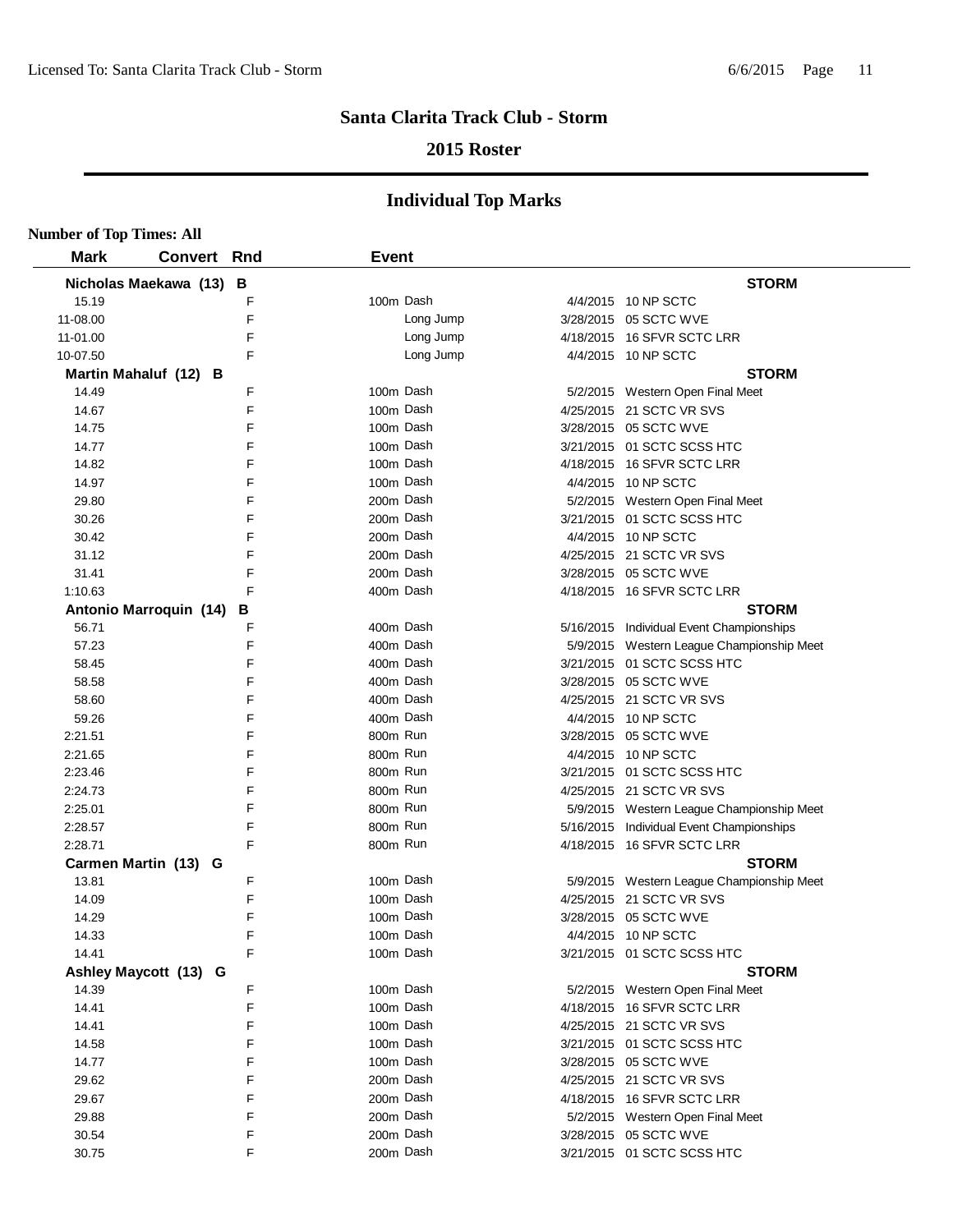### **2015 Roster**

| <b>Number of Top Times: All</b> |                       |   |              |                  |                                           |
|---------------------------------|-----------------------|---|--------------|------------------|-------------------------------------------|
| <b>Mark</b>                     | <b>Convert Rnd</b>    |   | <b>Event</b> |                  |                                           |
|                                 | Alec McDonald (13) B  |   |              |                  | <b>STORM</b>                              |
| 13.49                           |                       | F | 100m Dash    |                  | 4/18/2015 16 SFVR SCTC LRR                |
| 13.54                           |                       | P | 100m Dash    |                  | 4/11/2015 15 VU Invitational Meet         |
| 13.64                           |                       | F | 100m Dash    |                  | 3/21/2015 01 SCTC SCSS HTC                |
| 13.86                           |                       | F | 100m Dash    |                  | 4/4/2015 10 NP SCTC                       |
| 27.00                           |                       | F | 200m Dash    |                  | 4/18/2015 16 SFVR SCTC LRR                |
| 27.95                           |                       | F | 200m Dash    |                  | 3/21/2015 01 SCTC SCSS HTC                |
| 17.13                           |                       | F |              | 100m Hurdles 33" | 5/16/2015 Individual Event Championships  |
| 17.13                           |                       | F |              | 100m Hurdles 33" | 5/9/2015 Western League Championship Meet |
| 17.17                           |                       | F |              | 100m Hurdles 33" | 4/25/2015 21 SCTC VR SVS                  |
| 17.45                           |                       | F |              | 100m Hurdles 33" | 4/18/2015 16 SFVR SCTC LRR                |
| 17.52                           |                       | F |              | 100m Hurdles 33" | 4/11/2015 15 VU Invitational Meet         |
| 18.16                           |                       | F |              | 100m Hurdles 33" | 3/21/2015 01 SCTC SCSS HTC                |
| 18.43                           |                       | F |              | 100m Hurdles 33" | 4/4/2015 10 NP SCTC                       |
| 19.27                           |                       | F |              | 100m Hurdles 33" | 3/28/2015 05 SCTC WVE                     |
| 4-04.00                         |                       | F |              | High Jump        | 4/25/2015 21 SCTC VR SVS                  |
| 4-04.00                         |                       | F |              | High Jump        | 5/9/2015 Western League Championship Meet |
| 4-04.00                         |                       | F |              | High Jump        | 5/16/2015 Individual Event Championships  |
|                                 | Megan McDonald (13)   | G |              |                  | <b>STORM</b>                              |
| 16.79                           |                       | F | 100m Dash    |                  | 3/28/2015 05 SCTC WVE                     |
| 16.90                           |                       | F | 100m Dash    |                  | 3/21/2015 01 SCTC SCSS HTC                |
| 1:34.39                         |                       | F | 400m Dash    |                  | 3/21/2015 01 SCTC SCSS HTC                |
| 1:34.83                         |                       | F | 400m Dash    |                  | 3/28/2015 05 SCTC WVE                     |
| 13-00.50                        |                       | F |              | Long Jump        | 3/21/2015 01 SCTC SCSS HTC                |
| 10-00.50                        |                       | F |              | Long Jump        | 3/28/2015 05 SCTC WVE                     |
| Robbie Miller (13)              | в                     |   |              |                  | <b>STORM</b>                              |
| 2:58.02                         |                       | F | 800m Run     |                  | 4/4/2015 10 NP SCTC                       |
| 5:38.50                         |                       | F | 1500m Run    |                  | 4/25/2015 21 SCTC VR SVS                  |
| 5:46.63                         |                       | F | 1500m Run    |                  | 4/4/2015 10 NP SCTC                       |
| 5:52.28                         |                       | F | 1500m Run    |                  | 4/18/2015 16 SFVR SCTC LRR                |
| 6:18.34                         |                       | F | 1500m Run    |                  | 3/28/2015 05 SCTC WVE                     |
| 6:24.74                         |                       | F | 1500m Run    |                  | 4/11/2015 15 VU Invitational Meet         |
| 12:54.80                        |                       | F | 3000m Run    |                  | 3/21/2015 01 SCTC SCSS HTC                |
| 13:16.90                        |                       | F | 3000m Run    |                  | 3/28/2015 05 SCTC WVE                     |
|                                 | Joey Mondragon (13) B |   |              |                  | <b>STORM</b>                              |
| 13.08                           |                       | F | 100m Dash    |                  | 3/28/2015 05 SCTC WVE                     |
| 13.12                           |                       | F | 100m Dash    |                  | 3/21/2015 01 SCTC SCSS HTC                |
| 13.38                           |                       | F | 100m Dash    |                  | 4/4/2015 10 NP SCTC                       |
| 26.09                           |                       | F | 200m Dash    |                  | 4/18/2015 16 SFVR SCTC LRR                |
| 26.48                           |                       | F | 200m Dash    |                  | 4/25/2015 21 SCTC VR SVS                  |
| 26.82                           |                       | F | 200m Dash    |                  | 4/4/2015 10 NP SCTC                       |
| 27.04                           |                       | F | 200m Dash    |                  | 3/28/2015 05 SCTC WVE                     |
| 1:00.91                         |                       | F | 400m Dash    |                  | 4/25/2015 21 SCTC VR SVS                  |
|                                 | Thomas Moore (13) B   |   |              |                  | <b>STORM</b>                              |
| 4-04.00                         |                       | F |              | High Jump        | 3/21/2015 01 SCTC SCSS HTC                |
|                                 | Miya Nakazawa (13) G  |   |              |                  | <b>STORM</b>                              |
| 14.40                           |                       | F | 100m Dash    |                  | 3/28/2015 05 SCTC WVE                     |
| 1:12.87                         |                       | F | 400m Dash    |                  | 3/28/2015 05 SCTC WVE                     |
| 3:00.93                         |                       | F | 800m Run     |                  | 3/28/2015 05 SCTC WVE                     |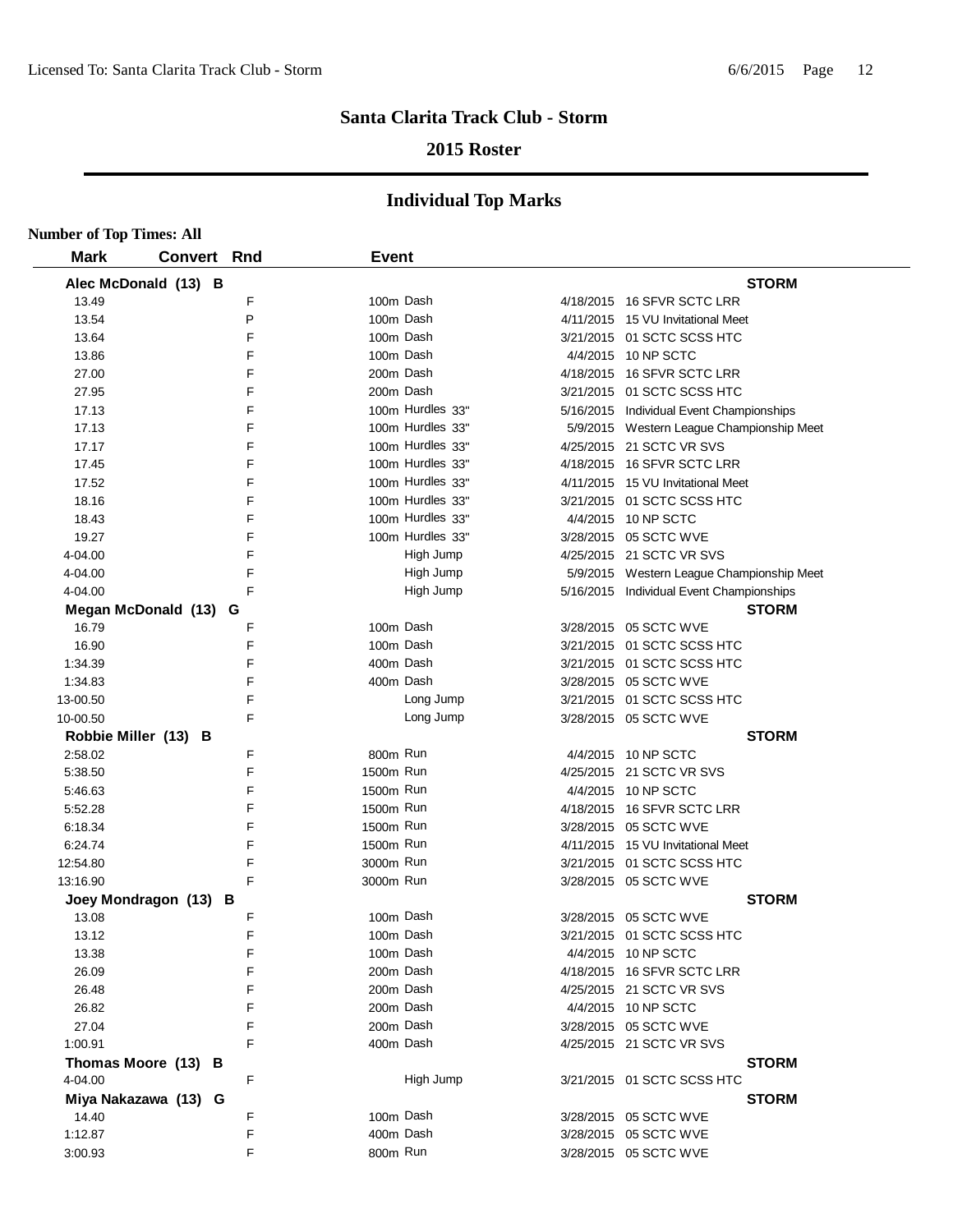### **2015 Roster**

| <b>Number of Top Times: All</b> |                |     |              |                           |                                           |
|---------------------------------|----------------|-----|--------------|---------------------------|-------------------------------------------|
| <b>Mark</b>                     | <b>Convert</b> | Rnd | <b>Event</b> |                           |                                           |
| Timothy Ng (13) B               |                |     |              |                           | <b>STORM</b>                              |
| 2:54.29                         |                | F   | 800m Run     |                           | 5/2/2015 Western Open Final Meet          |
| 2:54.64                         |                | F   | 800m Run     |                           | 4/4/2015 10 NP SCTC                       |
| 2:54.66                         |                | F   | 800m Run     |                           | 3/21/2015 01 SCTC SCSS HTC                |
| 3:00.66                         |                | F   | 800m Run     |                           | 3/28/2015 05 SCTC WVE                     |
| 3:06.64                         |                | F   | 800m Run     |                           | 4/25/2015 21 SCTC VR SVS                  |
| 5:29.26                         |                | F   | 1500m Run    |                           | 4/4/2015 10 NP SCTC                       |
| 5:29.93                         |                | F   | 1500m Run    |                           | 3/21/2015 01 SCTC SCSS HTC                |
| 5:36.85                         |                | F   | 1500m Run    |                           | 5/2/2015 Western Open Final Meet          |
| 5:39.37                         |                | F   | 1500m Run    |                           | 3/28/2015 05 SCTC WVE                     |
| 5:48.15                         |                | F   | 1500m Run    |                           | 4/25/2015 21 SCTC VR SVS                  |
| 11:17.91                        |                | F   | 3000m Run    |                           | 3/28/2015 05 SCTC WVE                     |
| 11:22.53                        |                | F   | 3000m Run    |                           | 4/4/2015 10 NP SCTC                       |
| 11:32.90                        |                | F   | 3000m Run    |                           | 5/2/2015 Western Open Final Meet          |
| 11:40.01                        |                | F   | 3000m Run    |                           | 4/25/2015 21 SCTC VR SVS                  |
| 11:41.74                        |                | F   | 3000m Run    |                           | 3/21/2015 01 SCTC SCSS HTC                |
| Tyler Nilson (13) B             |                |     |              |                           | <b>STORM</b>                              |
| 2:39.67                         |                | F   | 800m Run     |                           | 4/18/2015 16 SFVR SCTC LRR                |
| 2:42.95                         |                | F   | 800m Run     |                           | 4/25/2015 21 SCTC VR SVS                  |
| 5:13.50                         |                | F   | 1500m Run    |                           | 4/18/2015 16 SFVR SCTC LRR                |
| 5:27.68                         |                | F   | 1500m Run    |                           | 3/28/2015 05 SCTC WVE                     |
| 5:30.50                         |                | F   | 1500m Run    |                           | 3/21/2015 01 SCTC SCSS HTC                |
| 10:51.20                        |                | F   | 3000m Run    |                           | 5/16/2015 Individual Event Championships  |
| 11:00.66                        |                | F   | 3000m Run    |                           | 4/25/2015 21 SCTC VR SVS                  |
| 11:00.88                        |                | F   | 3000m Run    |                           | 5/9/2015 Western League Championship Meet |
| 11:30.42                        |                | F   | 3000m Run    |                           | 3/28/2015 05 SCTC WVE                     |
| 11:48.11                        |                | F   | 3000m Run    |                           | 3/21/2015 01 SCTC SCSS HTC                |
| <b>NH</b>                       |                | F   |              | High Jump                 | 3/21/2015 01 SCTC SCSS HTC                |
| 21-11.00                        |                | F   |              | Shot Put4 kg.             | 4/25/2015 21 SCTC VR SVS                  |
| 21-01.00                        |                | F   |              | Shot Put4 kg.             | 5/9/2015 Western League Championship Meet |
| 20-07.50                        |                | F   |              | Shot Put4 kg.             | 3/28/2015 05 SCTC WVE                     |
| Vanessa Ogbu (12) G             |                |     |              |                           | <b>STORM</b>                              |
| 14.20                           |                | P   | 100m Dash    |                           | 4/11/2015 15 VU Invitational Meet         |
| 14.49                           |                | F   | 100m Dash    |                           | 3/28/2015 05 SCTC WVE                     |
| 14.49                           |                | F   |              | 100m Dash                 | 3/21/2015 01 SCTC SCSS HTC                |
| 14.66                           |                | F   |              | 100m Dash                 | 4/4/2015 10 NP SCTC                       |
| 14.77                           |                | F   |              | 100m Dash                 | 4/18/2015 16 SFVR SCTC LRR                |
| 27-10.50                        |                | F   |              | Shot Put <sub>6</sub> lb. | 5/9/2015 Western League Championship Meet |
| 23-03.00                        |                | F   |              | Shot Put <sub>6</sub> lb. | 4/4/2015 10 NP SCTC                       |
| 22-09.00                        |                | F   |              | Shot Put6 lb.             | 4/11/2015 15 VU Invitational Meet         |
| 21-11.00                        |                | F   |              | Shot Put <sub>6</sub> lb. | 3/28/2015 05 SCTC WVE                     |
| Jason O'Sullivan (13) B         |                |     |              |                           | <b>STORM</b>                              |
| 14.55                           |                | P   | 100m Dash    |                           | 4/11/2015 15 VU Invitational Meet         |
| 29.05                           |                | F   | 200m Dash    |                           | 4/25/2015 21 SCTC VR SVS                  |
| 1:04.97                         |                | F   | 400m Dash    |                           | 4/18/2015 16 SFVR SCTC LRR                |
| 1:05.83                         |                | F   | 400m Dash    |                           | 4/4/2015 10 NP SCTC                       |
| 2:27.08                         |                | F   | 800m Run     |                           | 4/11/2015 15 VU Invitational Meet         |
| 2:33.74                         |                | F   | 800m Run     |                           | 4/18/2015 16 SFVR SCTC LRR                |
| 2:37.68                         |                | F   | 800m Run     |                           | 3/28/2015 05 SCTC WVE                     |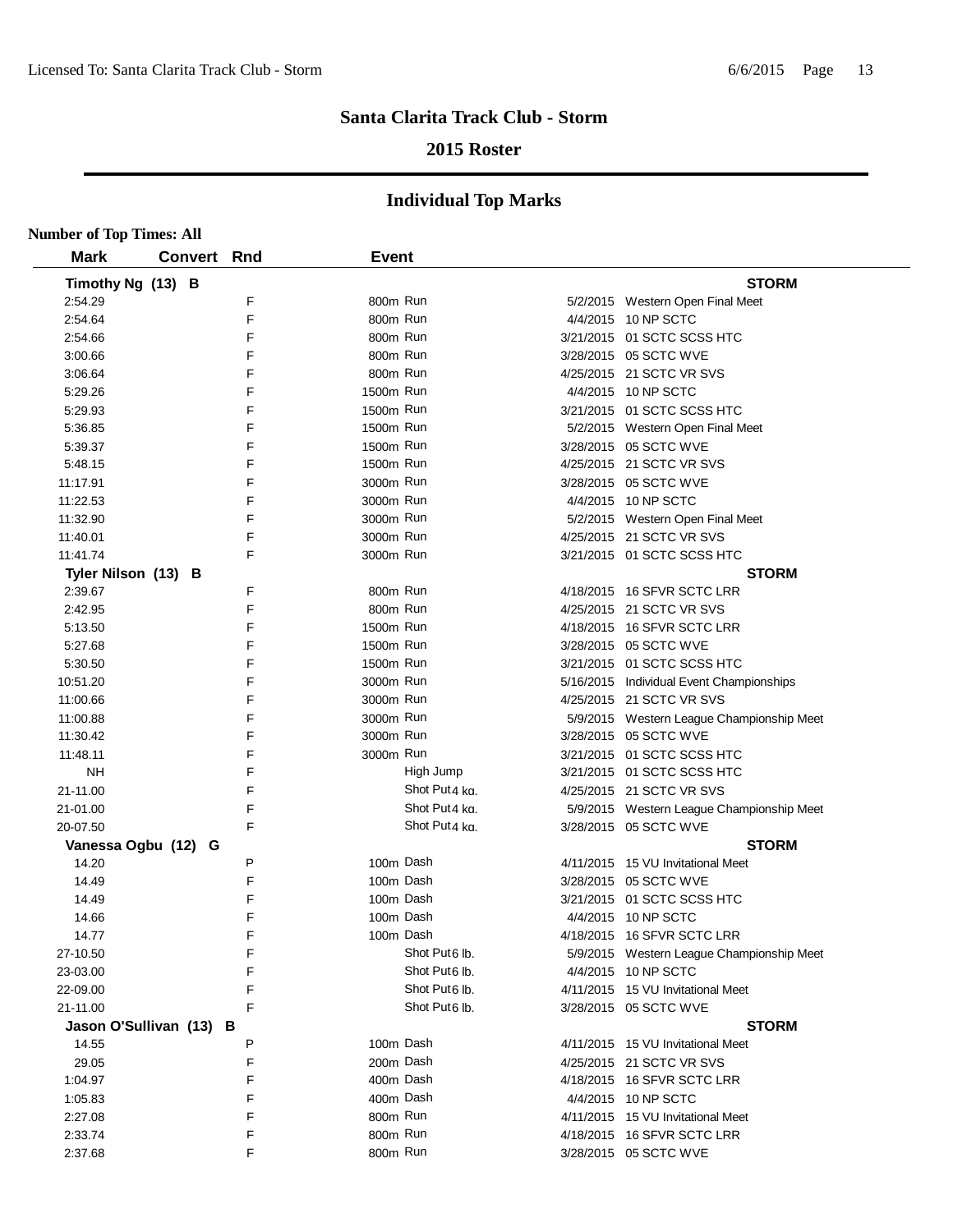### **2015 Roster**

| <b>Number of Top Times: All</b> |                            |   |                        |                           |                                                                |
|---------------------------------|----------------------------|---|------------------------|---------------------------|----------------------------------------------------------------|
| <b>Mark</b>                     | <b>Convert Rnd</b>         |   | <b>Event</b>           |                           |                                                                |
|                                 | Jason O'Sullivan (13) B    |   |                        |                           | <b>STORM</b>                                                   |
| 5:20.51                         |                            | F | 1500m Run              |                           | 3/28/2015 05 SCTC WVE                                          |
| 5:24.77                         |                            | E | 1500m Run              |                           | 3/21/2015 01 SCTC SCSS HTC                                     |
| 11:10.08                        |                            | F | 3000m Run              |                           | 4/25/2015 21 SCTC VR SVS                                       |
| 19.35                           |                            | F |                        | 100m Hurdles 33"          | 5/9/2015 Western League Championship Meet                      |
| 19.48                           |                            | F |                        | 100m Hurdles 33"          | 5/16/2015 Individual Event Championships                       |
| 21.17                           |                            | F |                        | 100m Hurdles 33"          | 3/21/2015 01 SCTC SCSS HTC                                     |
| 30-00.50                        |                            | F |                        | Shot Put4 kg.             | 5/9/2015 Western League Championship Meet                      |
| 29-09.25                        |                            | F |                        | Shot Put4 kg.             | 5/16/2015 Individual Event Championships                       |
| 28-04.00                        |                            | F |                        | Shot Put <sub>4</sub> kg. | 4/25/2015 21 SCTC VR SVS                                       |
| 27-06.50                        |                            | F |                        | Shot Put4 kg.             | 4/4/2015 10 NP SCTC                                            |
| 27-06.00                        |                            | F |                        | Shot Put4 kg.             | 3/21/2015 01 SCTC SCSS HTC                                     |
| 27-06.00                        |                            | F |                        | Shot Put4 kg.             | 4/18/2015 16 SFVR SCTC LRR                                     |
| 27-04.00                        |                            | F |                        | Shot Put4 kg.             | 3/28/2015 05 SCTC WVE                                          |
| Asia Perkins (13) G             |                            |   |                        |                           | <b>STORM</b>                                                   |
| 15.02                           |                            | F |                        | 100m Dash                 | 4/25/2015 21 SCTC VR SVS                                       |
| 15.14                           |                            | P |                        | 100m Dash                 | 4/11/2015 15 VU Invitational Meet                              |
| 15.27                           |                            | F |                        | 100m Dash                 | 3/28/2015 05 SCTC WVE                                          |
| 15.43                           |                            | F |                        | 100m Dash                 | 3/21/2015 01 SCTC SCSS HTC                                     |
| 15.47                           |                            | F |                        | 100m Dash                 | 4/4/2015 10 NP SCTC                                            |
| 15.52                           |                            | F |                        | 100m Dash                 | 4/18/2015 16 SFVR SCTC LRR                                     |
| 20.65                           |                            | F |                        | 100m Hurdles 30"          | 5/9/2015 Western League Championship Meet                      |
| 20.69                           |                            | F |                        | 100m Hurdles 30"          | 4/4/2015 10 NP SCTC                                            |
| 20.90                           |                            | F |                        | 100m Hurdles 30"          | 4/25/2015 21 SCTC VR SVS                                       |
| 21.00                           |                            | F |                        | 100m Hurdles 30"          | 3/28/2015 05 SCTC WVE                                          |
| 21.05                           |                            | F |                        | 100m Hurdles 30"          | 4/18/2015 16 SFVR SCTC LRR                                     |
| 21.22                           |                            | F |                        | 100m Hurdles 30"          | 4/11/2015 15 VU Invitational Meet                              |
| 21.33                           |                            | F |                        | 100m Hurdles 30"          | 3/21/2015 01 SCTC SCSS HTC                                     |
|                                 | Mason Peters (12) B        |   |                        |                           | <b>STORM</b>                                                   |
| 15.46                           |                            | F |                        | 100m Dash                 | 4/25/2015 21 SCTC VR SVS                                       |
| 15.60                           |                            | F |                        | 100m Dash                 | 5/2/2015 Western Open Final Meet                               |
| 14:29.82                        |                            | F | 3000m Run              |                           | 3/21/2015 01 SCTC SCSS HTC                                     |
|                                 | Kendra Phillips (12) G     |   |                        |                           | <b>STORM</b>                                                   |
| 14.80                           |                            | F |                        | 100m Dash                 | 3/28/2015 05 SCTC WVE                                          |
| 14.84                           |                            | F |                        | 100m Dash                 | 5/2/2015 Western Open Final Meet                               |
| 14.89                           |                            | F |                        | 100m Dash                 | 3/21/2015 01 SCTC SCSS HTC                                     |
| 14.90                           |                            | P |                        | 100m Dash                 | 4/11/2015 15 VU Invitational Meet                              |
| 14.91                           |                            | F |                        | 100m Dash                 | 4/18/2015 16 SFVR SCTC LRR                                     |
| 15.22                           |                            | F |                        | 100m Dash                 | 4/4/2015 10 NP SCTC                                            |
|                                 | Johnnie Ray Poucher (13) B | F |                        |                           | <b>STORM</b>                                                   |
| 14.06                           |                            |   |                        | 100m Dash                 | 4/25/2015 21 SCTC VR SVS                                       |
| Kayla Prieto (13) G             |                            | F |                        |                           | <b>STORM</b>                                                   |
| 6:11.35                         |                            | F | 1500m Run<br>1500m Run |                           | 5/2/2015 Western Open Final Meet<br>3/21/2015 01 SCTC SCSS HTC |
| 6:11.36<br>6:12.10              |                            | F | 1500m Run              |                           | 4/25/2015 21 SCTC VR SVS                                       |
| 6:14.58                         |                            | F | 1500m Run              |                           | 4/4/2015 10 NP SCTC                                            |
|                                 | Xavier Provens (13) B      |   |                        |                           | <b>STORM</b>                                                   |
| 13.77                           |                            | F |                        | 100m Dash                 | 3/21/2015 01 SCTC SCSS HTC                                     |
| 13.87                           |                            | F |                        | 100m Dash                 | 3/28/2015 05 SCTC WVE                                          |
|                                 |                            |   |                        |                           |                                                                |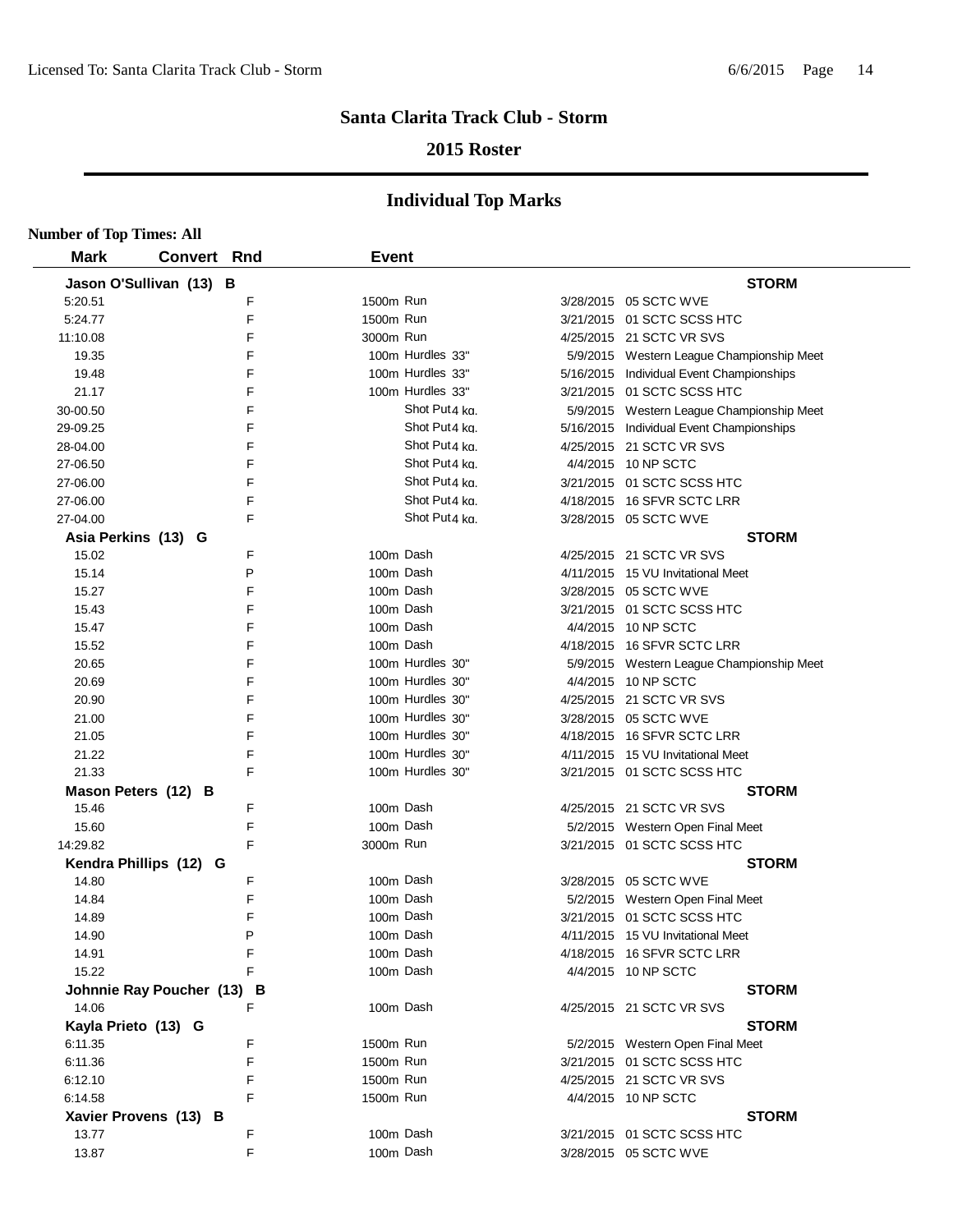### **2015 Roster**

| <b>Number of Top Times: All</b> |                          |   |              |                  |                                           |
|---------------------------------|--------------------------|---|--------------|------------------|-------------------------------------------|
| <b>Mark</b>                     | Convert Rnd              |   | <b>Event</b> |                  |                                           |
|                                 | Xavier Provens (13) B    |   |              |                  | <b>STORM</b>                              |
| 13.90                           |                          | P |              | 100m Dash        | 4/11/2015 15 VU Invitational Meet         |
| 13.90                           |                          | F |              | 100m Dash        | 4/25/2015 21 SCTC VR SVS                  |
| 13.94                           |                          | F |              | 100m Dash        | 5/2/2015 Western Open Final Meet          |
| 14.21                           |                          | F |              | 100m Dash        | 4/4/2015 10 NP SCTC                       |
| 28.96                           |                          | F | 200m Dash    |                  | 4/4/2015 10 NP SCTC                       |
| 29.32                           |                          | F | 200m Dash    |                  | 5/2/2015 Western Open Final Meet          |
| 29.55                           |                          | F | 200m Dash    |                  | 3/28/2015 05 SCTC WVE                     |
| 29.69                           |                          | F | 200m Dash    |                  | 4/25/2015 21 SCTC VR SVS                  |
| 14-01.00                        |                          | F |              | Long Jump        | 5/2/2015 Western Open Final Meet          |
| 13-05.50                        |                          | F |              | Long Jump        | 3/28/2015 05 SCTC WVE                     |
| 12-11.50                        |                          | F |              | Long Jump        | 4/25/2015 21 SCTC VR SVS                  |
| 12-09.50                        |                          | F |              | Long Jump        | 4/11/2015 15 VU Invitational Meet         |
| 12-05.50                        |                          | F |              | Long Jump        | 3/21/2015 01 SCTC SCSS HTC                |
| 12-03.75                        |                          | F |              | Long Jump        | 4/4/2015 10 NP SCTC                       |
|                                 | Priscilla Ramirez (14) G |   |              |                  | <b>STORM</b>                              |
| 15.51                           |                          | F | 100m Dash    |                  | 4/25/2015 21 SCTC VR SVS                  |
| 15.64                           |                          | F | 100m Dash    |                  | 4/18/2015 16 SFVR SCTC LRR                |
| 15.65                           |                          | F |              | 100m Dash        | 4/4/2015 10 NP SCTC                       |
| 15.77                           |                          | F |              | 100m Dash        | 3/28/2015 05 SCTC WVE                     |
| 15.77                           |                          | F |              | 100m Dash        | 3/21/2015 01 SCTC SCSS HTC                |
|                                 | Kylie Rasplicka (14) G   |   |              |                  | <b>STORM</b>                              |
| 2:55.36                         |                          | F | 800m Run     |                  | 4/4/2015 10 NP SCTC                       |
| 2:57.69                         |                          | F | 800m Run     |                  | 3/21/2015 01 SCTC SCSS HTC                |
| 5:40.24                         |                          | F | 1500m Run    |                  | 4/4/2015 10 NP SCTC                       |
| 5:46.19                         |                          | F | 1500m Run    |                  | 4/11/2015 15 VU Invitational Meet         |
| 5:53.84                         |                          | F | 1500m Run    |                  | 3/28/2015 05 SCTC WVE                     |
| 5:56.39                         |                          | F | 1500m Run    |                  | 4/18/2015 16 SFVR SCTC LRR                |
| 5:57.49                         |                          | F | 1500m Run    |                  | 3/21/2015 01 SCTC SCSS HTC                |
| 12:19.23                        |                          | F | 3000m Run    |                  | 4/18/2015 16 SFVR SCTC LRR                |
| 12:40.26                        |                          | F | 3000m Run    |                  | 5/9/2015 Western League Championship Meet |
| 13:00.43                        |                          | F | 3000m Run    |                  | 4/11/2015 15 VU Invitational Meet         |
| 13:04.55                        |                          | F | 3000m Run    |                  | 5/16/2015 Individual Event Championships  |
|                                 | Stephen Rhodes (13) B    |   |              |                  | <b>STORM</b>                              |
| 3:06.18                         |                          | F | 800m Run     |                  | 3/21/2015 01 SCTC SCSS HTC                |
| 5:49.47                         |                          | F | 1500m Run    |                  | 4/18/2015 16 SFVR SCTC LRR                |
| 6:02.18                         |                          | F | 1500m Run    |                  | 4/25/2015 21 SCTC VR SVS                  |
| 6:06.09                         |                          | F | 1500m Run    |                  | 3/21/2015 01 SCTC SCSS HTC                |
| 6:06.77                         |                          | F | 1500m Run    |                  | 4/11/2015 15 VU Invitational Meet         |
| 6:07.14                         |                          | F | 1500m Run    |                  | 4/4/2015 10 NP SCTC                       |
|                                 | Eva Rimbenieks (12)<br>G |   |              |                  | <b>STORM</b>                              |
| 15.17                           |                          | P | 100m Dash    |                  | 4/11/2015 15 VU Invitational Meet         |
| 15.25                           |                          | F |              | 100m Dash        | 4/25/2015 21 SCTC VR SVS                  |
| 15.38                           |                          | F |              | 100m Dash        | 4/18/2015 16 SFVR SCTC LRR                |
| 15.44                           |                          | F |              | 100m Dash        | 3/21/2015 01 SCTC SCSS HTC                |
| 15.62                           |                          | F |              | 100m Dash        | 3/28/2015 05 SCTC WVE                     |
| 15.66                           |                          | F |              | 100m Dash        | 4/4/2015 10 NP SCTC                       |
| 21.00                           |                          | F |              | 100m Hurdles 30" | 4/25/2015 21 SCTC VR SVS                  |
| 21.02                           |                          | F |              | 100m Hurdles 30" | 5/9/2015 Western League Championship Meet |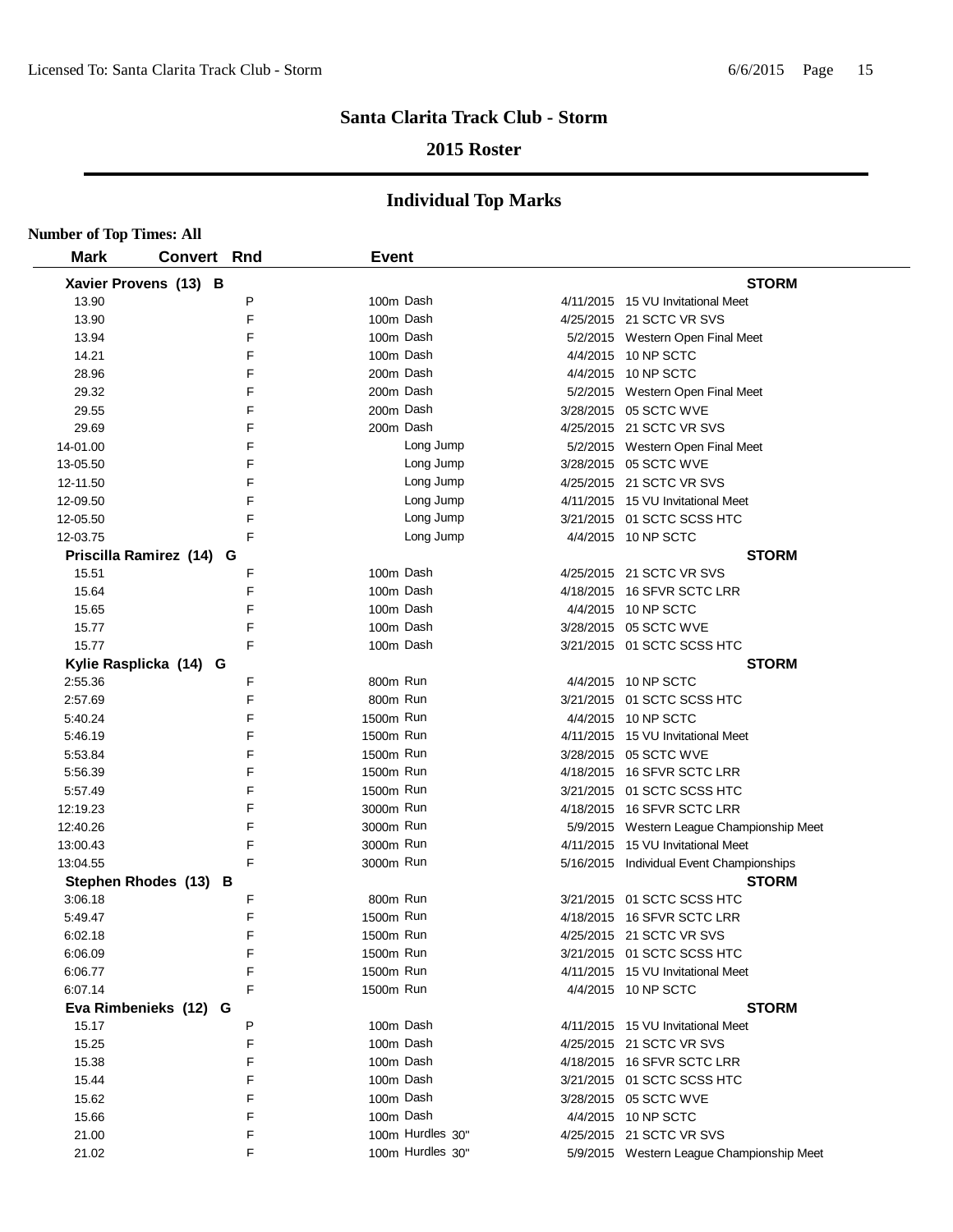### **2015 Roster**

| <b>Number of Top Times: All</b> |                       |   |              |                           |                                           |
|---------------------------------|-----------------------|---|--------------|---------------------------|-------------------------------------------|
| <b>Mark</b>                     | <b>Convert Rnd</b>    |   | <b>Event</b> |                           |                                           |
|                                 | Eva Rimbenieks (12) G |   |              |                           | <b>STORM</b>                              |
| 21.56                           |                       | F |              | 100m Hurdles 30"          | 4/11/2015 15 VU Invitational Meet         |
| 21.74                           |                       | F |              | 100m Hurdles 30"          | 4/18/2015 16 SFVR SCTC LRR                |
| 22.26                           |                       | F |              | 100m Hurdles 30"          | 4/4/2015 10 NP SCTC                       |
| 22.56                           |                       | F |              | 100m Hurdles 30"          | 3/28/2015 05 SCTC WVE                     |
| Alyssa Rodin (13) G             |                       |   |              |                           | <b>STORM</b>                              |
| 1:29.33                         |                       | F | 400m Dash    |                           | 3/28/2015 05 SCTC WVE                     |
| 1:29.71                         |                       | F | 400m Dash    |                           | 4/4/2015 10 NP SCTC                       |
| 1:30.24                         |                       | F | 400m Dash    |                           | 3/21/2015 01 SCTC SCSS HTC                |
| 1:31.45                         |                       | F | 400m Dash    |                           | 4/25/2015 21 SCTC VR SVS                  |
| 1:36.35                         |                       | F | 400m Dash    |                           | 4/18/2015 16 SFVR SCTC LRR                |
| 6:37.37                         |                       | F | 1500m Run    |                           | 3/28/2015 05 SCTC WVE                     |
| 6:41.45                         |                       | F | 1500m Run    |                           | 4/4/2015 10 NP SCTC                       |
| 6:41.93                         |                       | F | 1500m Run    |                           | 3/21/2015 01 SCTC SCSS HTC                |
| 6:44.41                         |                       | F | 1500m Run    |                           | 4/11/2015 15 VU Invitational Meet         |
| 6:46.02                         |                       | F | 1500m Run    |                           | 4/18/2015 16 SFVR SCTC LRR                |
| 6:57.05                         |                       | F | 1500m Run    |                           | 4/25/2015 21 SCTC VR SVS                  |
| 18-00.50                        |                       | F |              | Shot Put6 lb.             | 4/18/2015 16 SFVR SCTC LRR                |
| 17-05.00                        |                       | F |              | Shot Put <sub>6</sub> lb. | 3/28/2015 05 SCTC WVE                     |
| 17-03.75                        |                       | F |              | Shot Put <sub>6</sub> lb. | 4/11/2015 15 VU Invitational Meet         |
| 16-11.50                        |                       | F |              | Shot Put <sub>6</sub> lb. | 5/9/2015 Western League Championship Meet |
| 15-05.00                        |                       | F |              | Shot Put <sub>6</sub> lb. | 4/4/2015 10 NP SCTC                       |
| 15-05.00                        |                       | F |              | Shot Put <sub>6</sub> lb. | 3/21/2015 01 SCTC SCSS HTC                |
| 15-00.50                        |                       | F |              | Shot Put <sub>6</sub> lb. | 4/25/2015 21 SCTC VR SVS                  |
|                                 | Hunter Romine (13) B  |   |              |                           | <b>STORM</b>                              |
| 2:21.52                         |                       | F | 800m Run     |                           | 4/25/2015 21 SCTC VR SVS                  |
| 2:21.63                         |                       | F | 800m Run     |                           | 4/18/2015 16 SFVR SCTC LRR                |
| 4:40.66                         |                       | F | 1500m Run    |                           | 4/18/2015 16 SFVR SCTC LRR                |
| 4:42.67                         |                       | F | 1500m Run    |                           | 5/16/2015 Individual Event Championships  |
| 4:43.89                         |                       | F | 1500m Run    |                           | 5/9/2015 Western League Championship Meet |
| 4:45.15                         |                       | F | 1500m Run    |                           | 4/11/2015 15 VU Invitational Meet         |
| 4:45.21                         |                       | F | 1500m Run    |                           | 4/25/2015 21 SCTC VR SVS                  |
| 4:55.74                         |                       | F | 1500m Run    |                           | 3/28/2015 05 SCTC WVE                     |
| 9:45.49                         |                       | F | 3000m Run    |                           | 5/16/2015 Individual Event Championships  |
| 9:57.43                         |                       | F | 3000m Run    |                           | 5/9/2015 Western League Championship Meet |
| 10:12.66                        |                       | F | 3000m Run    |                           | 3/28/2015 05 SCTC WVE                     |
| 10:14.81                        |                       | F | 3000m Run    |                           | 4/4/2015 10 NP SCTC                       |
| 10:23.90                        |                       | F | 3000m Run    |                           | 4/11/2015 15 VU Invitational Meet         |
|                                 | Brooklyn Ross (13) G  |   |              |                           | <b>STORM</b>                              |
| 16.18                           |                       | F | 100m Dash    |                           | 5/2/2015 Western Open Final Meet          |
| 16.92                           |                       | F | 100m Dash    |                           | 3/21/2015 01 SCTC SCSS HTC                |
| 19.74                           |                       | F | 100m Dash    |                           | 4/4/2015 10 NP SCTC                       |
| Carter Roth (12) B              |                       |   |              |                           | <b>STORM</b>                              |
| 1:30.34                         |                       | F | 400m Dash    |                           | 3/21/2015 01 SCTC SCSS HTC                |
| 3:08.43                         |                       | F | 800m Run     |                           | 4/25/2015 21 SCTC VR SVS                  |
| 3:18.49                         |                       | F | 800m Run     |                           | 4/18/2015 16 SFVR SCTC LRR                |
| 6:17.51                         |                       | F | 1500m Run    |                           | 4/25/2015 21 SCTC VR SVS                  |
| 6:18.42                         |                       | F | 1500m Run    |                           | 4/4/2015 10 NP SCTC                       |
| 6:19.30                         |                       | F | 1500m Run    |                           | 3/28/2015 05 SCTC WVE                     |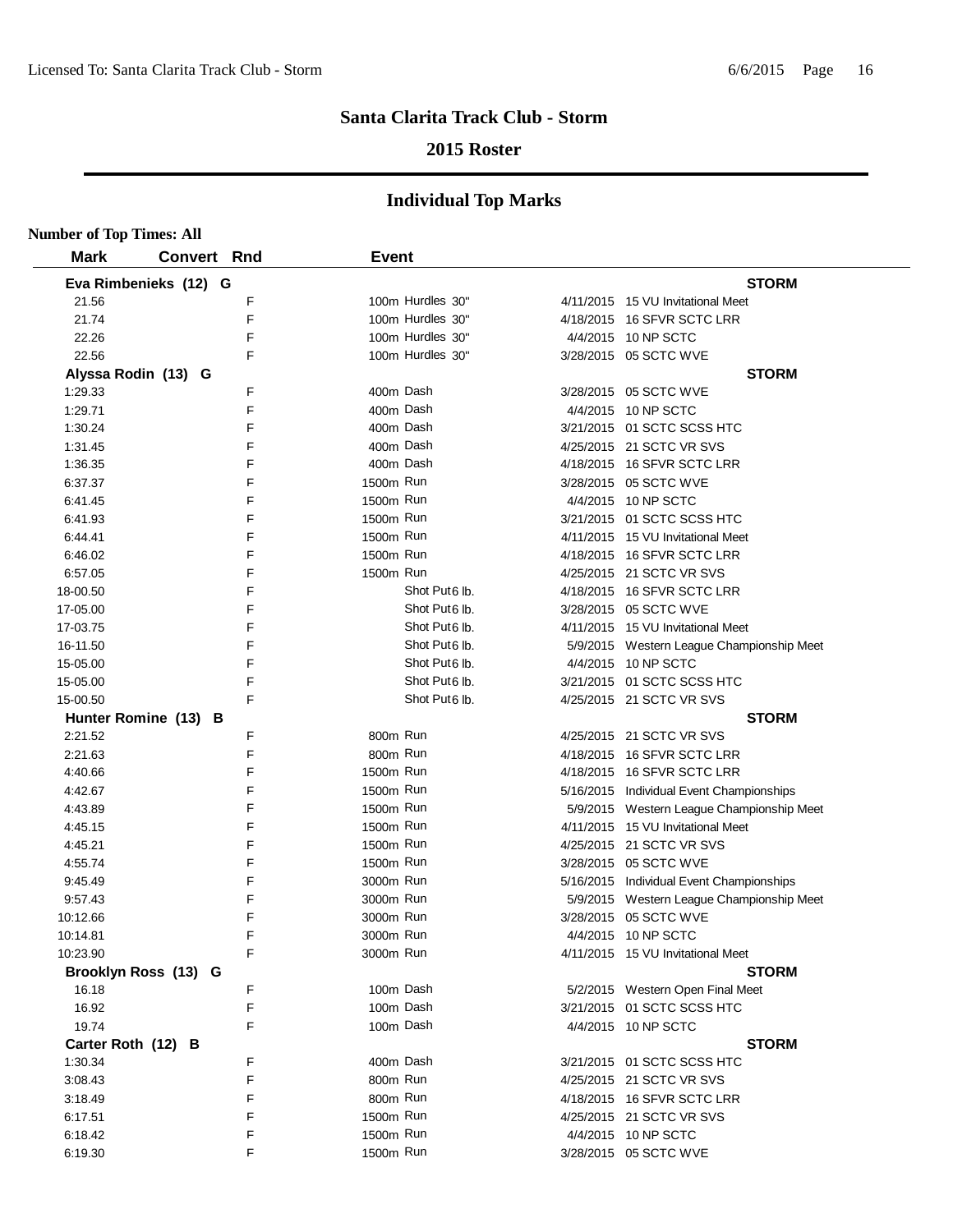### **2015 Roster**

| <b>Number of Top Times: All</b> |                        |   |           |               |                                           |
|---------------------------------|------------------------|---|-----------|---------------|-------------------------------------------|
| <b>Mark</b>                     | Convert Rnd            |   | Event     |               |                                           |
| Carter Roth (12) B              |                        |   |           |               | <b>STORM</b>                              |
| 6:28.19                         |                        | F | 1500m Run |               | 3/21/2015 01 SCTC SCSS HTC                |
| 13:35.91                        |                        | F | 3000m Run |               | 5/2/2015 Western Open Final Meet          |
| 13:57.53                        |                        | F | 3000m Run |               | 4/18/2015 16 SFVR SCTC LRR                |
| Daniel Rush (13) B              |                        |   |           |               | <b>STORM</b>                              |
| 5:51.31                         |                        | F | 1500m Run |               | 4/4/2015 10 NP SCTC                       |
| 11:39.43                        |                        | F | 3000m Run |               | 4/4/2015 10 NP SCTC                       |
|                                 | Shelbi Schauble (13) G |   |           |               | <b>STORM</b>                              |
| 1:04.20                         |                        | F | 400m Dash |               | 3/28/2015 05 SCTC WVE                     |
| 2:32.72                         |                        | F | 800m Run  |               | 4/18/2015 16 SFVR SCTC LRR                |
| 2:34.87                         |                        | F | 800m Run  |               | 4/11/2015 15 VU Invitational Meet         |
| 2:37.50                         |                        | F | 800m Run  |               | 3/21/2015  01 SCTC SCSS HTC               |
| 5:43.11                         |                        | F | 1500m Run |               | 4/11/2015 15 VU Invitational Meet         |
| Grace Seper (13) G              |                        |   |           |               | <b>STORM</b>                              |
| 6:11.82                         |                        | F | 1500m Run |               | 3/21/2015 01 SCTC SCSS HTC                |
| 6:17.92                         |                        | F | 1500m Run |               | 4/25/2015 21 SCTC VR SVS                  |
| 6:25.04                         |                        | F | 1500m Run |               | 4/18/2015 16 SFVR SCTC LRR                |
| Kobe Serrano (14)               | в                      |   |           |               | <b>STORM</b>                              |
| 2:19.20                         |                        | F | 800m Run  |               | 3/21/2015  01 SCTC SCSS HTC               |
| 2:19.97                         |                        | F | 800m Run  |               | 4/18/2015 16 SFVR SCTC LRR                |
| 2:20.41                         |                        | F | 800m Run  |               | 4/4/2015 10 NP SCTC                       |
| 4:38.31                         |                        | F | 1500m Run |               | 4/4/2015 10 NP SCTC                       |
| 4:42.03                         |                        | F | 1500m Run |               | 3/21/2015 01 SCTC SCSS HTC                |
| 4:45.09                         |                        | F | 1500m Run |               | 4/25/2015 21 SCTC VR SVS                  |
| 4:49.78                         |                        | F | 1500m Run |               | 5/9/2015 Western League Championship Meet |
| 9:59.19                         |                        | F | 3000m Run |               | 3/28/2015 05 SCTC WVE                     |
| 10:03.72                        |                        | F | 3000m Run |               | 5/9/2015 Western League Championship Meet |
| 10:38.57                        |                        | F | 3000m Run |               | 5/16/2015 Individual Event Championships  |
| <b>DNF</b>                      |                        | F | 3000m Run |               | 4/11/2015 15 VU Invitational Meet         |
| Andrew Sharp (13) B             |                        |   |           |               | <b>STORM</b>                              |
| 14.23                           |                        | F |           | 100m Dash     | 3/28/2015 05 SCTC WVE                     |
| 14.49                           |                        | F |           | 100m Dash     | 4/4/2015 10 NP SCTC                       |
| 1:10.09                         |                        | F |           | 400m Dash     | 3/28/2015 05 SCTC WVE                     |
| 25-06.00                        |                        | F |           | Shot Put4 kg. | 4/4/2015 10 NP SCTC                       |
| 25-02.00                        |                        |   |           | Shot Put4 kg. | 4/18/2015 16 SFVR SCTC LRR                |
| 24-00.00                        |                        | F |           | Shot Put4 ka. | 3/28/2015  05 SCTC WVE                    |
| 24-00.00                        |                        | F |           | Shot Put4 ka. | 4/25/2015 21 SCTC VR SVS                  |
|                                 | Delaney Sherwood (12)  | G |           |               | <b>STORM</b>                              |
| 13.54                           |                        | F |           | 100m Dash     | 5/9/2015 Western League Championship Meet |
| 13.54                           |                        | F |           | 100m Dash     | 4/25/2015 21 SCTC VR SVS                  |
| 13.68                           |                        | F |           | 100m Dash     | 5/16/2015 Individual Event Championships  |
| 13.85                           |                        | F |           | 100m Dash     | 3/28/2015 05 SCTC WVE                     |
| 13.86                           |                        | P |           | 100m Dash     | 4/11/2015 15 VU Invitational Meet         |
| 13.92                           |                        | F |           | 100m Dash     | 4/18/2015 16 SFVR SCTC LRR                |
| 14.12                           |                        | F |           | 100m Dash     | 3/21/2015 01 SCTC SCSS HTC                |
| 14.34                           |                        | F |           | 100m Dash     | 4/4/2015 10 NP SCTC                       |
| 28.07                           |                        | F |           | 200m Dash     | 5/9/2015 Western League Championship Meet |
| 28.29                           |                        | F |           | 200m Dash     | 4/25/2015 21 SCTC VR SVS                  |
| 28.57                           |                        | F |           | 200m Dash     | 4/18/2015 16 SFVR SCTC LRR                |
|                                 |                        |   |           |               |                                           |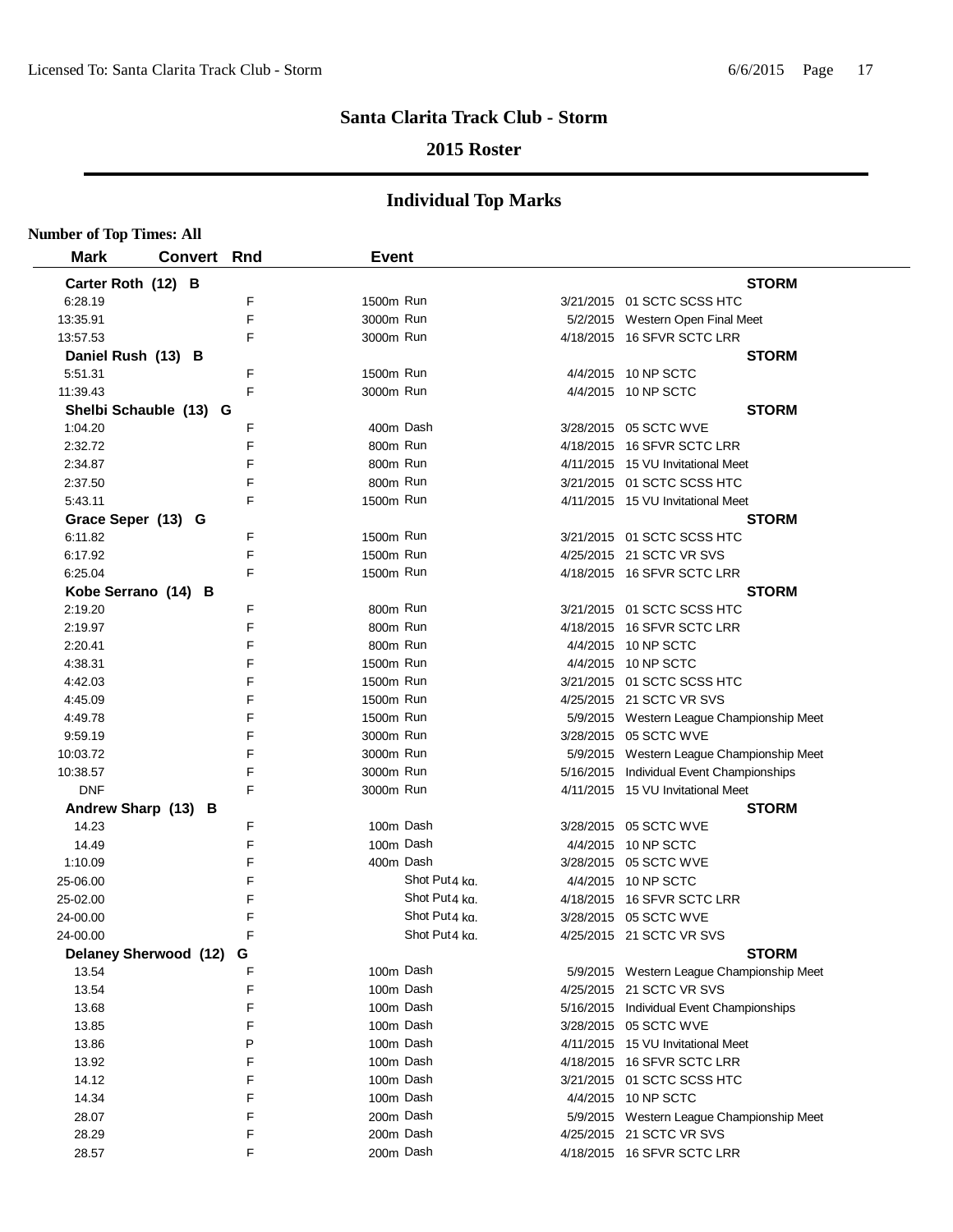### **2015 Roster**

| <b>Number of Top Times: All</b> |                        |   |              |                  |                                           |
|---------------------------------|------------------------|---|--------------|------------------|-------------------------------------------|
| <b>Mark</b>                     | <b>Convert Rnd</b>     |   | <b>Event</b> |                  |                                           |
|                                 | Delaney Sherwood (12)  | G |              |                  | <b>STORM</b>                              |
| 20.38                           |                        | F |              | 100m Hurdles 30" | 5/9/2015 Western League Championship Meet |
| 20.56                           |                        | F |              | 100m Hurdles 30" | 3/28/2015 05 SCTC WVE                     |
| 20.68                           |                        | F |              | 100m Hurdles 30" | 4/4/2015 10 NP SCTC                       |
| 20.90                           |                        | F |              | 100m Hurdles 30" | 4/25/2015 21 SCTC VR SVS                  |
| 20.94                           |                        | F |              | 100m Hurdles 30" | 4/18/2015 16 SFVR SCTC LRR                |
| 21.42                           |                        | F |              | 100m Hurdles 30" | 3/21/2015 01 SCTC SCSS HTC                |
| 21.88                           |                        | F |              | 100m Hurdles 30" | 4/11/2015 15 VU Invitational Meet         |
| 22.51                           |                        | E |              | 100m Hurdles 30" | 5/16/2015 Individual Event Championships  |
| Kyle Shick (13) B               |                        |   |              |                  | <b>STORM</b>                              |
| 22.59                           |                        | F |              | 100m Hurdles 33" | 4/18/2015 16 SFVR SCTC LRR                |
| 22.85                           |                        | F |              | 100m Hurdles 33" | 3/28/2015 05 SCTC WVE                     |
| 24.06                           |                        | F |              | 100m Hurdles 33" | 3/21/2015 01 SCTC SCSS HTC                |
| $3 - 10.00$                     |                        | F |              | High Jump        | 3/21/2015 01 SCTC SCSS HTC                |
| $3 - 10.00$                     |                        | F |              | High Jump        | 4/25/2015 21 SCTC VR SVS                  |
| 3-08.00                         |                        | F |              | High Jump        | 4/18/2015 16 SFVR SCTC LRR                |
| 3-08.00                         |                        | F |              | High Jump        | 3/28/2015 05 SCTC WVE                     |
|                                 | Solomon Strader (13) B |   |              |                  | <b>STORM</b>                              |
| 11.76                           |                        | F | 100m Dash    |                  | 4/25/2015 21 SCTC VR SVS                  |
| 11.76                           |                        | P | 100m Dash    |                  | 5/9/2015 Western League Championship Meet |
| 11.91                           |                        | F | 100m Dash    |                  | 4/18/2015 16 SFVR SCTC LRR                |
| 12.16                           |                        | F | 100m Dash    |                  | 3/21/2015 01 SCTC SCSS HTC                |
| 12.20                           |                        | P | 100m Dash    |                  | 4/11/2015 15 VU Invitational Meet         |
| 12.26                           |                        | F | 100m Dash    |                  | 4/4/2015 10 NP SCTC                       |
| 12.41                           |                        | F | 100m Dash    |                  | 4/11/2015 15 VU Invitational Meet         |
| 12.48                           |                        | F | 100m Dash    |                  | 5/9/2015 Western League Championship Meet |
| 24.18                           |                        | F | 200m Dash    |                  | 4/25/2015 21 SCTC VR SVS                  |
| 24.36                           |                        | E | 200m Dash    |                  | 4/18/2015 16 SFVR SCTC LRR                |
| 24.52                           |                        | F | 200m Dash    |                  | 4/4/2015 10 NP SCTC                       |
| 24.71                           |                        | F | 200m Dash    |                  | 3/21/2015 01 SCTC SCSS HTC                |
| 24.81                           |                        | F | 200m Dash    |                  | 4/11/2015 15 VU Invitational Meet         |
|                                 | Ethan Strang (13) B    |   |              |                  | <b>STORM</b>                              |
| 2:44.93                         |                        | F | 800m Run     |                  | 3/21/2015 01 SCTC SCSS HTC                |
| 5:36.29                         |                        | F | 1500m Run    |                  | 3/21/2015 01 SCTC SCSS HTC                |
| $3 - 10.00$                     |                        | F |              | High Jump        | 3/21/2015 01 SCTC SCSS HTC                |
|                                 | Ethan Torres (13) B    |   |              |                  | <b>STORM</b>                              |
| 16.32                           |                        | F | 100m Dash    |                  | 4/25/2015 21 SCTC VR SVS                  |
| 16.47                           |                        | F | 100m Dash    |                  | 3/28/2015 05 SCTC WVE                     |
| 16.56                           |                        | F | 100m Dash    |                  | 5/2/2015 Western Open Final Meet          |
| 16.92                           |                        | F | 100m Dash    |                  | 3/21/2015 01 SCTC SCSS HTC                |
| 11-01.25                        |                        | F |              | Long Jump        | 4/25/2015 21 SCTC VR SVS                  |
| 10-10.00                        |                        | F |              | Long Jump        | 4/4/2015 10 NP SCTC                       |
| 10-04.50                        |                        | F |              | Long Jump        | 5/2/2015 Western Open Final Meet          |
| 9-11.00                         |                        | F |              | Long Jump        | 3/21/2015 01 SCTC SCSS HTC                |
|                                 | Isaiah Turner (14) B   |   |              |                  | <b>STORM</b>                              |
| 12.37                           |                        | F | 100m Dash    |                  | 4/25/2015 21 SCTC VR SVS                  |
| 12.50                           |                        | F | 100m Dash    |                  | 5/9/2015 Western League Championship Meet |
| 12.59                           |                        | F | 100m Dash    |                  | 3/21/2015 01 SCTC SCSS HTC                |
| 12.62                           |                        | F | 100m Dash    |                  | 4/18/2015 16 SFVR SCTC LRR                |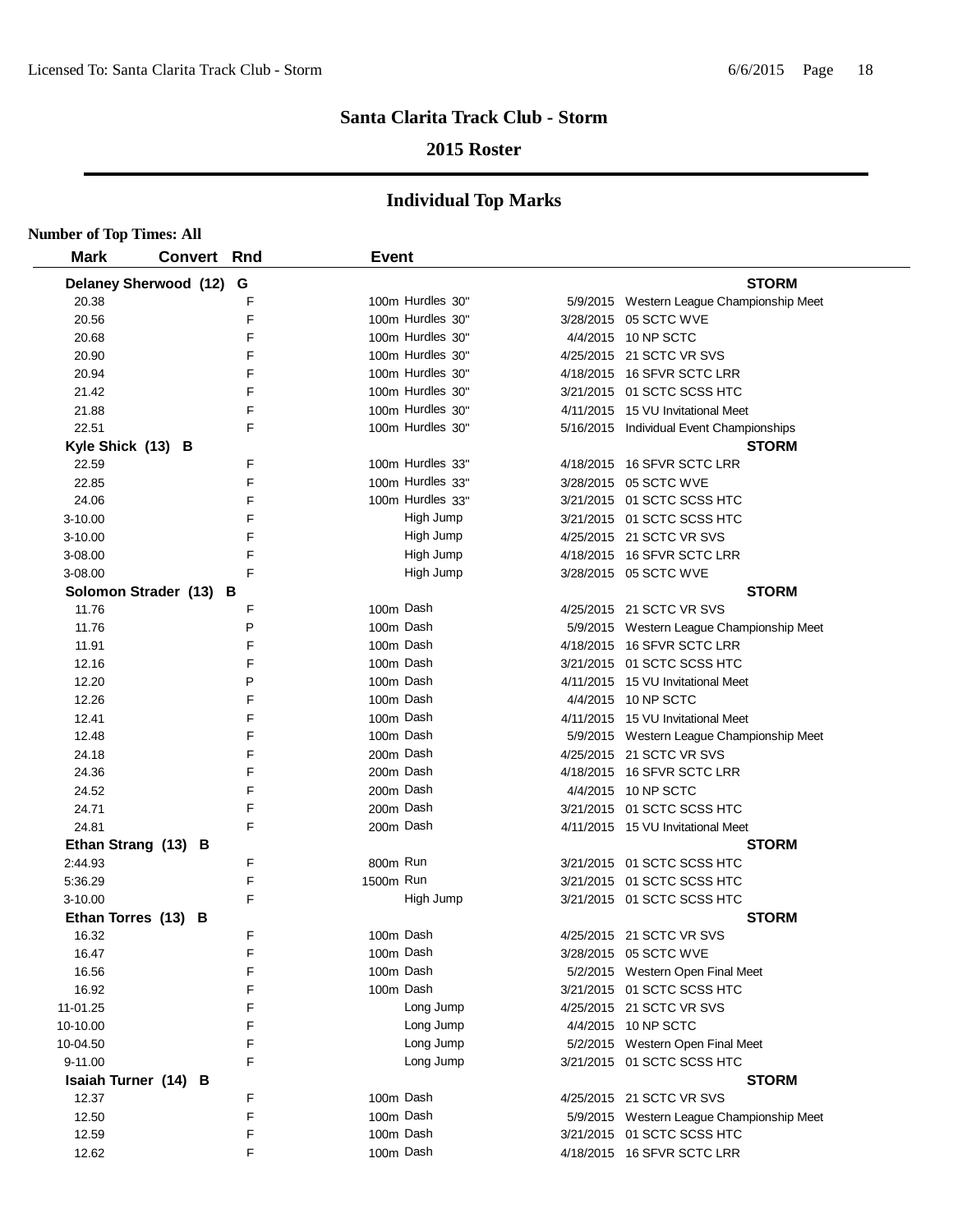### **2015 Roster**

| <b>Number of Top Times: All</b> |                |     |              |           |                                           |
|---------------------------------|----------------|-----|--------------|-----------|-------------------------------------------|
| <b>Mark</b>                     | <b>Convert</b> | Rnd | <b>Event</b> |           |                                           |
| Isaiah Turner (14) B            |                |     |              |           | <b>STORM</b>                              |
| 12.69                           |                | F   |              | 100m Dash | 3/28/2015 05 SCTC WVE                     |
| 12.84                           |                | F   |              | 100m Dash | 5/16/2015 Individual Event Championships  |
| 13.27                           |                | P   |              | 100m Dash | 5/9/2015 Western League Championship Meet |
| 24.98                           |                | F   |              | 200m Dash | 5/9/2015 Western League Championship Meet |
| 25.23                           |                | F   |              | 200m Dash | 4/18/2015 16 SFVR SCTC LRR                |
| 25.55                           |                | F   |              | 200m Dash | 5/16/2015 Individual Event Championships  |
| 25.69                           |                | F   |              | 200m Dash | 4/11/2015 15 VU Invitational Meet         |
| 25.89                           |                | F   |              | 200m Dash | 4/4/2015 10 NP SCTC                       |
| 26.12                           |                | F   |              | 200m Dash | 3/28/2015 05 SCTC WVE                     |
| Rylan Wadkins (13) B            |                |     |              |           | <b>STORM</b>                              |
| 2:17.49                         |                | F   | 800m Run     |           | 4/25/2015 21 SCTC VR SVS                  |
| 2:19.24                         |                | F   | 800m Run     |           | 5/9/2015 Western League Championship Meet |
| 2:19.63                         |                | F   | 800m Run     |           | 4/18/2015 16 SFVR SCTC LRR                |
| 2:21.77                         |                | F   | 800m Run     |           | 5/16/2015 Individual Event Championships  |
| 2:27.76                         |                | F   | 800m Run     |           | 3/21/2015 01 SCTC SCSS HTC                |
| 4:45.28                         |                | F   | 1500m Run    |           | 5/9/2015 Western League Championship Meet |
| 4:49.07                         |                | F   | 1500m Run    |           | 4/18/2015 16 SFVR SCTC LRR                |
| 4:50.56                         |                | F   | 1500m Run    |           | 4/25/2015 21 SCTC VR SVS                  |
| 4:51.93                         |                | F   | 1500m Run    |           | 5/16/2015 Individual Event Championships  |
| 4:52.90                         |                | F   | 1500m Run    |           | 4/4/2015 10 NP SCTC                       |
| 4:53.78                         |                | F   | 1500m Run    |           | 3/21/2015 01 SCTC SCSS HTC                |
| 5:03.68                         |                | F   | 1500m Run    |           | 3/28/2015 05 SCTC WVE                     |
| 10:27.28                        |                | F   | 3000m Run    |           | 3/28/2015 05 SCTC WVE                     |
| Tori Waldeck (12) G             |                |     |              |           | <b>STORM</b>                              |
| 1:02.59                         |                | F   |              | 400m Dash | 4/18/2015 16 SFVR SCTC LRR                |
| 1:06.69                         |                | F   |              | 400m Dash | 3/21/2015 01 SCTC SCSS HTC                |
| 2:29.11                         |                | F   | 800m Run     |           | 5/16/2015 Individual Event Championships  |
| 2:29.58                         |                | F   | 800m Run     |           | 4/18/2015 16 SFVR SCTC LRR                |
| 2:32.21                         |                | F   | 800m Run     |           | 5/9/2015 Western League Championship Meet |
| 2:34.41                         |                | F   | 800m Run     |           | 4/25/2015 21 SCTC VR SVS                  |
| 4:57.93                         |                | F   | 1500m Run    |           | 4/25/2015 21 SCTC VR SVS                  |
| 5:09.29                         |                | F   | 1500m Run    |           | 5/9/2015 Western League Championship Meet |
| 5:09.80                         |                | F   | 1500m Run    |           | 5/16/2015 Individual Event Championships  |
| 5:16.68                         |                | F   | 1500m Run    |           | 3/21/2015 01 SCTC SCSS HTC                |
| Josh Weide (14) B               |                |     |              |           | <b>STORM</b>                              |
| 1:04.79                         |                | F   |              | 400m Dash | 5/2/2015 Western Open Final Meet          |
| 1:05.64                         |                | F   |              | 400m Dash | 4/25/2015 21 SCTC VR SVS                  |
| 1:18.19                         |                | F   |              | 400m Dash | 3/21/2015 01 SCTC SCSS HTC                |
| 5:37.26                         |                | F   | 1500m Run    |           | 4/18/2015 16 SFVR SCTC LRR                |
| 6:17.93                         |                | F   | 1500m Run    |           | 3/21/2015 01 SCTC SCSS HTC                |
| 14-00.00                        |                | F   |              | Long Jump | 5/2/2015 Western Open Final Meet          |
| 13-09.00                        |                | F   |              | Long Jump | 4/25/2015 21 SCTC VR SVS                  |
| 13-04.25                        |                | F   |              | Long Jump | 4/18/2015 16 SFVR SCTC LRR                |
| 13-00.00                        |                | F   |              | Long Jump | 3/21/2015 01 SCTC SCSS HTC                |
| Nicholas Whitman (13)           |                | в   |              |           | <b>STORM</b>                              |
| 2:53.30                         |                | F   | 800m Run     |           | 4/4/2015 10 NP SCTC                       |
| 5:34.80                         |                | F   | 1500m Run    |           | 4/4/2015 10 NP SCTC                       |
| 5:40.88                         |                | F   | 1500m Run    |           | 3/21/2015 01 SCTC SCSS HTC                |